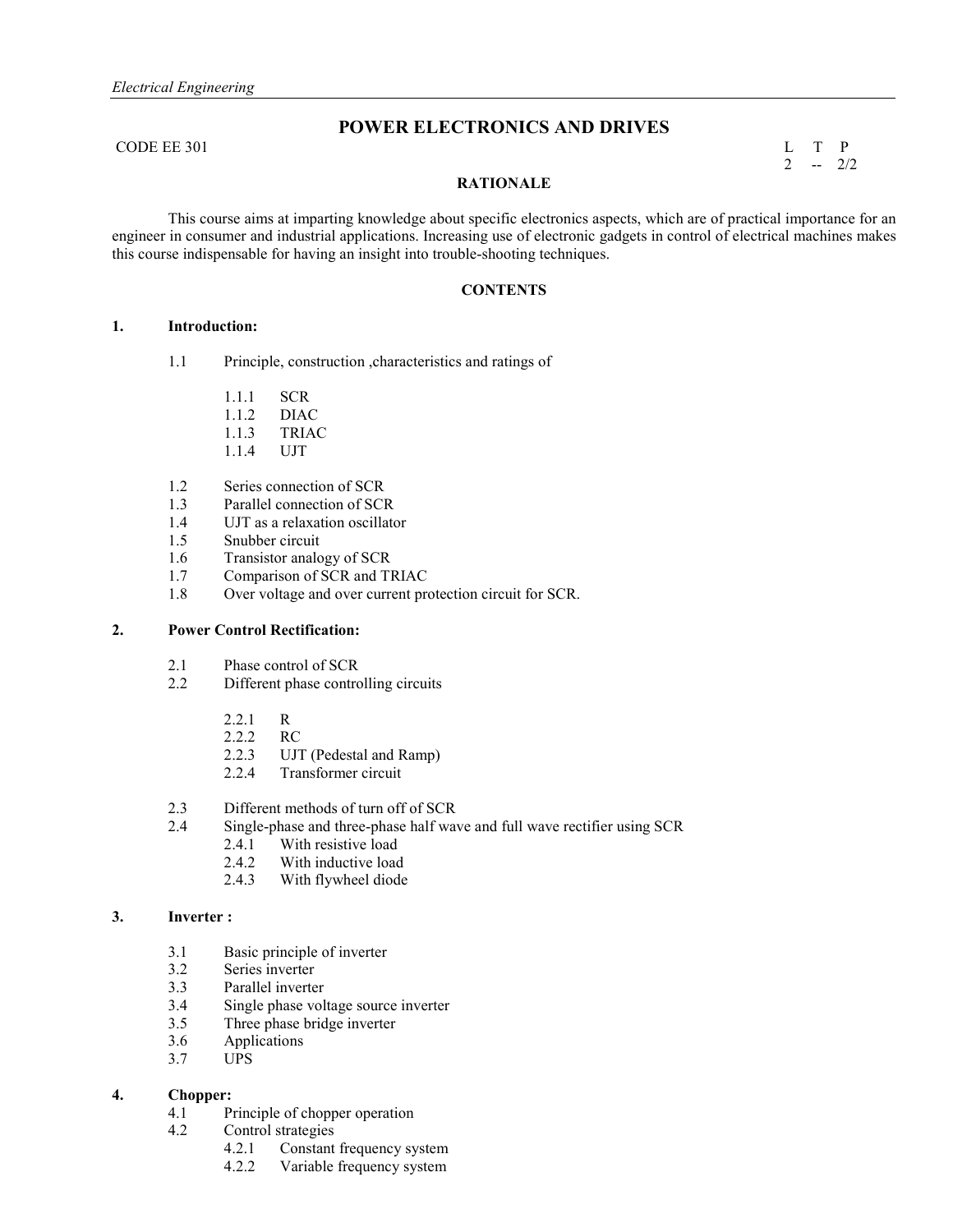- 4.3 Types of chopper circuits
	- 4.3.1 First quadrant or type A chopper
	- 4.3.2 Second quadrant or type B chopper<br>4.3.3 Two quadrant type A chopper (type
	- 4.3.3 Two quadrant type A chopper (type C chopper)<br>4.3.4 Two quadrant type B chopper (type D chopper)
	- 4.3.4 Two quadrant type B chopper (type D chopper)<br>4.3.5 Four quadrant chopper (type E chopper)
	- Four quadrant chopper (type E chopper)

## **5. Cycloconvertor :**

- 5.1 Principle of cycloconvetor
	- 5.1.1 Single phase to single phase circuit step up cycloconverter
		- 5.1.1.1 Mid point cycloconverter
		- 5.1.1.2 Bridge type cycloconverter
	- 5.1.2 Single phase to single phase circuit step down cycloconverter
		- 5.1.2.1 Mid point cycloconverter
- 5.2 5.1.2.2 Bridge type cycloconverter<br>5.2 Three phase half wave cycloconverter
- Three phase half wave cycloconverter<br>5.2.1 Three phase to single phase c
	- Three phase to single phase cycloconverter
	- 5.2.2 Three phase to Three phase cycloconverter

#### **6. SMPS :**

- 6.1 Types of SMPS<br>6.2 Protection circui
- Protection circuits
- 6.3 Merits and Demerits of SMPS

## **7. AC Stabilizer :**

- 7.1 Introduction
- 7.2 Working and basic circuits of
	- 7.2.1 Resonator stabilizer
	- 7.2.2 Electro-mechanical stabilizer
	- 7.2.3 Electronic stabilizer

## **8. Speed Control of Motors:**

- 8.1 Introduction
- 8.2 Speed control of motors using SCR for
	- 8.2.1 D.C. shunt motor and series motor
	- 8.2.2 Single phase and three phase induction motor
	- 8.2.3 Slip ring induction motor
	- 8.2.4 Brush less DC motor

## **9. Time :**

- 9.1 Types of timer circuits<br>9.2 Principles and operation
- Principles and operation
- 9.3 Electronic timers<br>9.4 D.C. operated time
- D.C. operated timer
- 9.5 A.C. operated timer

## **PRACTICALS**

- 1. Draw characteristics of SCR.
- 2. Draw characteristics of TRAIC.
- 3. Draw characteristics of DIAC.
- 4. Draw characteristics of UJT
- 5. Study of UJT oscillator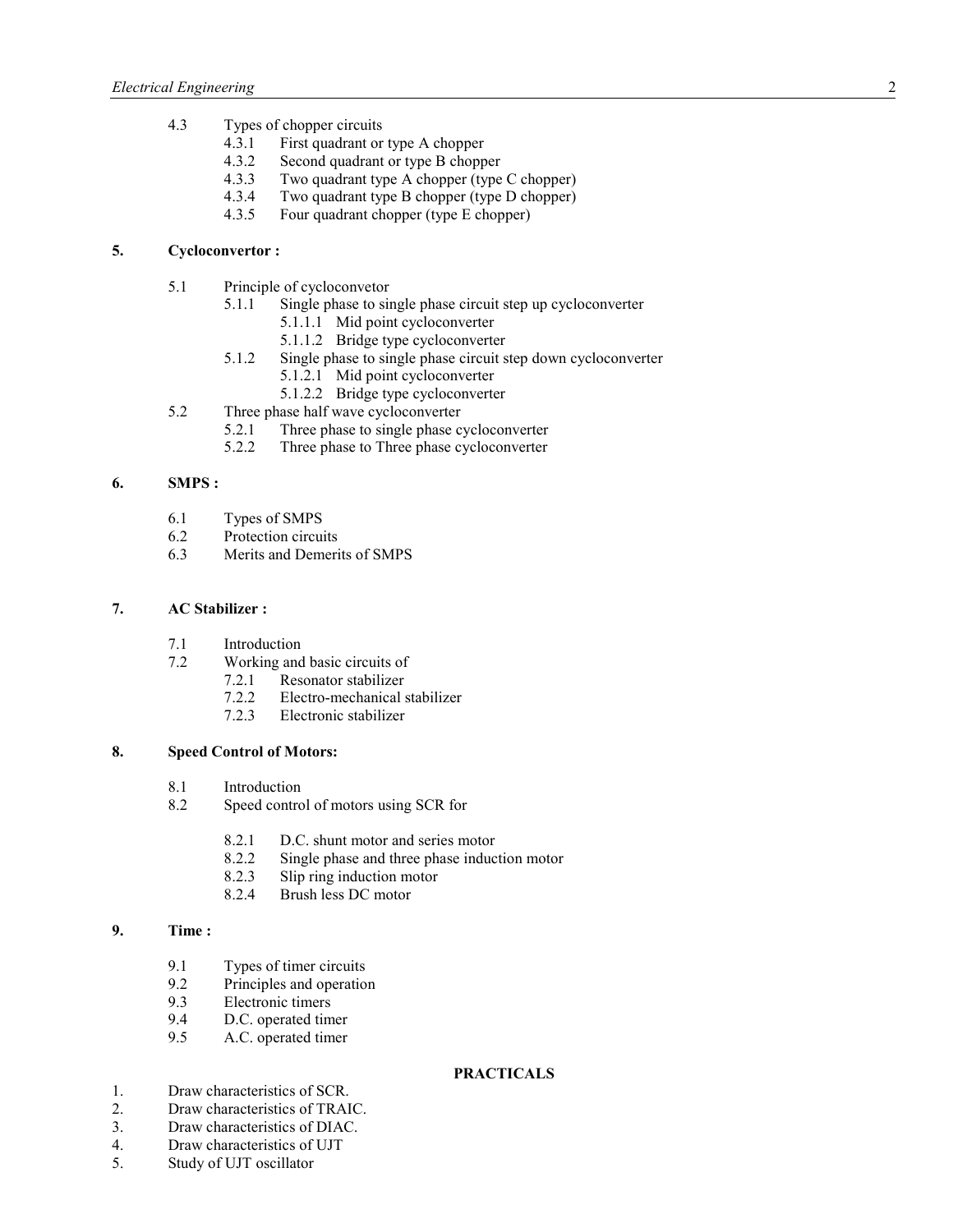- 6. Speed control of D.C. Shunt motor.<br>7. Speed control of D.C series motor.
- Speed control of D.C series motor.
- 8. Study of various SCR firing circuits.
- 9. Study of various commutation circuits.
- 10. Speed control of A.C 1-phase motor.
- 11. Speed control of A.C 3-phase induction motor.
- 12. Use of TRIAC in a dimmer circuit.
- 13. Study of TRIAC in rectifier mode
- 14. Study of single phase half wave rectifier using SCR with resistive load
- 15. Study of (single phase) SCR with inductive load
- 16. Study of (with free wheeling diode) SCR with inductive load.
- 17. Study of single phase full wave rectifier using SCR with resistive load.
- 18. Study of SCR with R-L load and free wheeling diode.

#### **REFERE CE BOOKS :**

| 1. Power Electronics       | P.C. Sen        |
|----------------------------|-----------------|
| 2. Motor Control           | P.S Bhimbra     |
| 3. Thyristor Engineering   | M.S. Berde      |
| 4. Industrial Electronics  | G.K. Mithal     |
| 5. Thyristor Control Drive | G.K. Dubey      |
| 6. पॉवर इलेक्ट्रोनिक्स     | जलान्धरा, माथुर |

\* \* \* \* \*

## UTILIZATION OF ELECTRICAL POWER AND TRACTION

#### $\Box$  CODE EE 302 L T P

 $2 \quad 1 \quad -$ 

#### **RATIO ALE**

The knowledge of utilization of electrical power is important for an electrical engineer. This subject assumes importance in view of the fact that an engineer has to work in a wide spectrum of activities wherein he has to make selections from technical, economical and availability considerations.

 The subject contents are designed to meet the above requirements and an engineer after undergoing this course shall be in a position to operate and keep the equipment used in utilization of electrical power.

#### $\overline{CONTENTS}$

#### **1. Industrial Utilization :**

- 1.1 Advantages of electrical drives over mechanical drives
- 1.2 Group and individual drives
- 1.3 Characteristics and application of various types of electric motors
- 1.4 Selection of electrical motors for
	- 1.4.1 Domestic uses Fans, sewing machines, refrigerators, air conditioners, coolers, mixers and grinders, washing machines, hair dryer
	- 1.4.2 Industrial uses Lathes, drilling machine, elevators, cranes lift, conveyors, textile and paper mills.

#### **2. Electric Heating :**

- 2.1 Principle of electric heating
- 2.2 Advantages of electric heating
- 2.3 Methods of heating
	- 2.3.1 Resistance heating<br>2.3.2 Induction heating
	- 2.3.2 Induction heating<br>2.3.3 Dielectric heating
	- Dielectric heating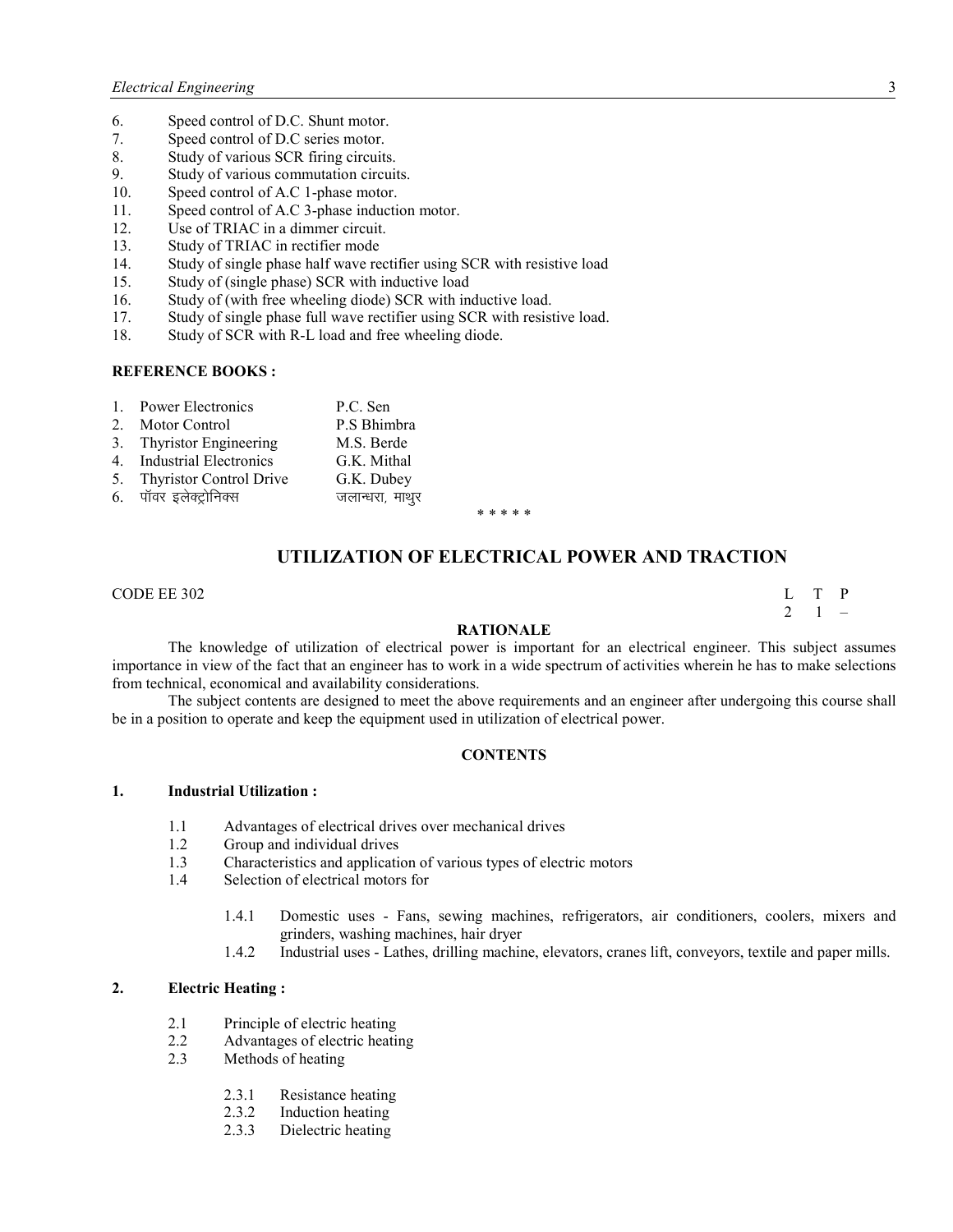## **3. Electric Welding:**

- 3.1 Principle of electric welding<br>3.2 Classification of electric welds
- 3.2 Classification of electric welding<br>3.3 Resistance welding
- Resistance welding
	- 3.3.1 Spot welding
	- 3.3.2 Butt welding
	- 3.3.3 Seam welding
- 3.4 Arc Welding
	- 3.4.1 Metal arc welding
	- 3.4.2 Carbon arc welding
- 3.5 Comparison between resistance and arc welding

## **4. Illumination:**

- 4.1 Terms used in illumination
- 4.2 Laws of illumination
	- 4.2.1 Inverse square law<br>4.2.2 Lambert's cosine la
	- Lambert's cosine law
- 4.3 Electrical sources of light
	- 4.3.1 Design of lighting schemes for domestic, commercial and industrial premises based upon illumination level required for various works.
- 4.4 Types of lamps
- 4.5 Comparison of fluorescent tubes and filament lamps
- 4.6 Requirement of good lighting
- 4.7 Lighting schemes for flood light

## **5 Traction Systems:**

- 5.1 Ideal traction system
- 5.2 Different systems of traction<br>5.3 Systems of electric traction
- Systems of electric traction
- 5.4 Systems of track electrification
- 5.5 Comparison between D.C. and A.C. systems of railway electrification form the point of view of main line and suburban line railway service.

## **6 Train Movement and Energy Consumption:**

- 6.1 Speed time curves<br>6.2 Typical speed time
- 6.2 Typical speed time curves<br>6.3 Definition of crest speed, a
- Definition of crest speed, average speed and schedule speed
- 6.4 Factors affecting schedule speed
- 6.5 Simplified quadrilaterals speed time curves
- 6.6 Tractive effort for propulsion of train
- 6.7 Determination of specific energy output using simplified speed time curves
- 6.8 Factors affecting energy consumption
- 6.9 Definition of dead weight, accelerating weight and adhesion weight

## **7. Electric Traction Motors:**

- 7.1 General features of traction motor<br>7.2 Characteristics of Motors
	- Characteristics of Motors<br>7.2.1 D.C. Series motors
		- D.C. Series motor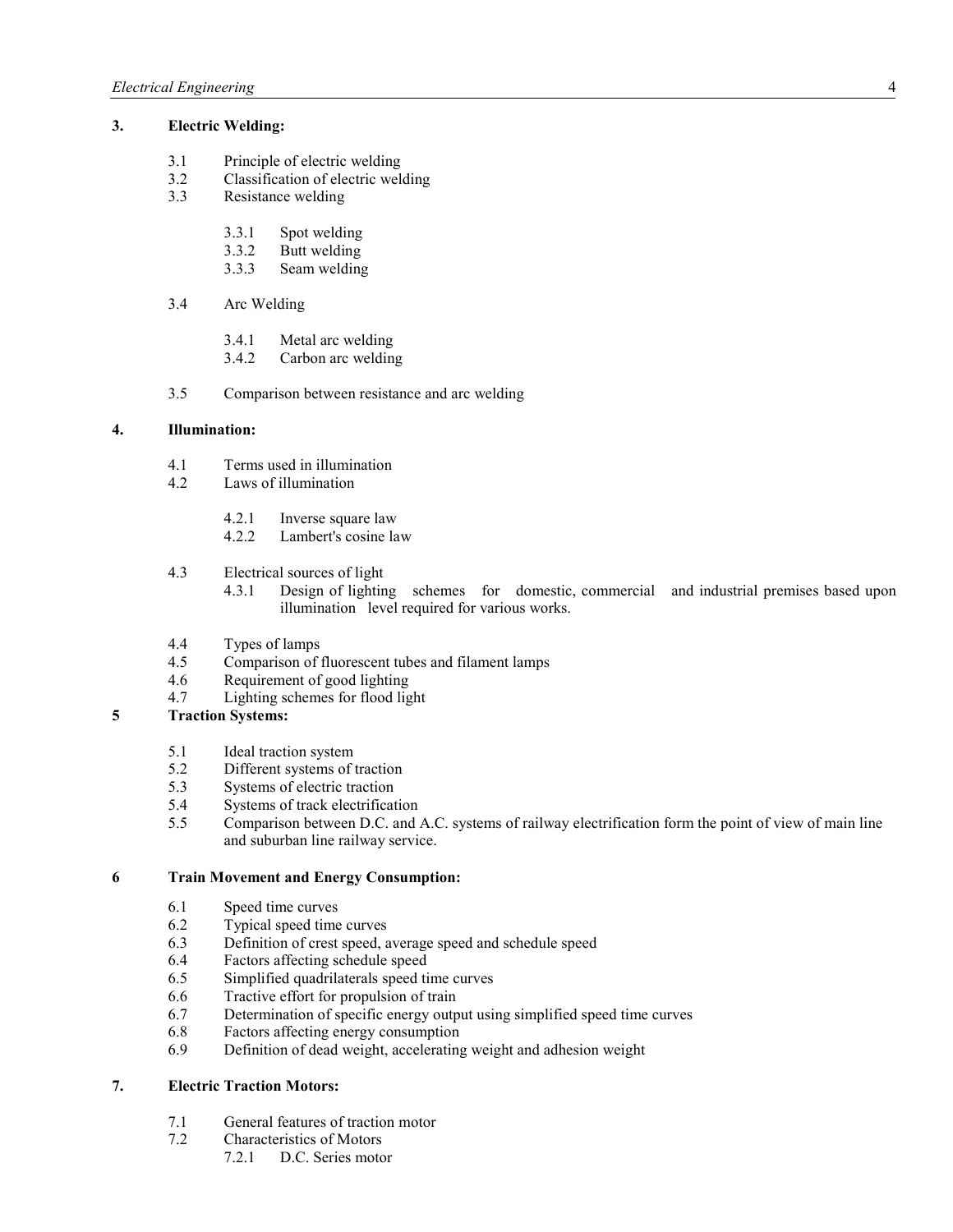- 7.2.2 D.C. shunt motor<br>7.2.3 A.C. Series motor
- A.C. Series motor
- 7.3 Rating and ventilation

## **8 Power Supply:**

- 8.1 System of supply of power for electric traction
- 8.2 Current collector for overhead systems
- 8.3 Overhead construction for tramways trolley buses and railway<br>8.4 Sag and tension calculation for a trolley wire
- Sag and tension calculation for a trolley wire
- 8.5 Transmission lines to feed substations
- 8.6 Location of substations<br>8.7 Feeding and distribution
- Feeding and distribution systems
- 8.8 Protective device

## **REFERE CE BOOKS :**

1. A Course in Electrical Power J.B. Gupta 2. Utilization of Electric Power & Electric traction G.C. Gay 3. Art & Science of utilization of Electrical Energy H. Partab 4. Electrical Utilization & Traction 4. The Yash & Basant 5 Electric Drives G.K. Dubbey

\* \* \* \* \*

# **ESTIMATI G , COSTI G & DESIG OF ELECTRICAL I STALLATIO S**

CODE EE 303 L T P

 $2 \t2 \t2$ 

#### **RATIO ALE**

A diploma holder in electrical engineering is usually employed in state electricity boards, industries etc. Where they have to design, prepare estimates and prepare drawings for residential buildings, small workshop, distribution substation, grid substation, overhead and underground systems.

 Practically a diploma engineer is required to estimate material requirements. But for the basic concepts some exposure to estimating and costing is also thought essential for the diploma engineer. This course shall make him aware about estimating ,costing and installation of various electrical applications. The course contents gives the knowledge to learn installation design ,estimating and costing principles

#### **CO TE TS**

#### **1. Wiring Materials and Accessories:**

- 1.1 Different electrical symbols
- 1.2 Brief description, general specification and approximate cost of
	- 1.2.1 Different types of wire and cable
	- 1.2.2 Switches, socket outlets, ceiling roses, lamp holders, plugs
	- 1.2.3 Conduits and it accessories
	- 1.2.4 Distribution boards and boxes
	- 1.2.5 Fuses, MCB, isolators, E.L.C.B. and energy meters
	- 1.2.6 Incandescent, Fluorescent and discharge lamps
	- 1.2.7 D.C. and A.C. motors and starters

#### **2. General Principle of Estimating and Costing :**

- 2.1 Purpose and essential of estimating and costing<br>2.2 Preparation of list of materials
- Preparation of list of materials
- 2.3 Market survey, price list and net prices
- 2.4 Calculation of material and labour cost, contingencies, supervision, overhead charges, profit and total cost.
- 2.5 Purchase process: quotations, comparative statement, purchase order, tender order, security money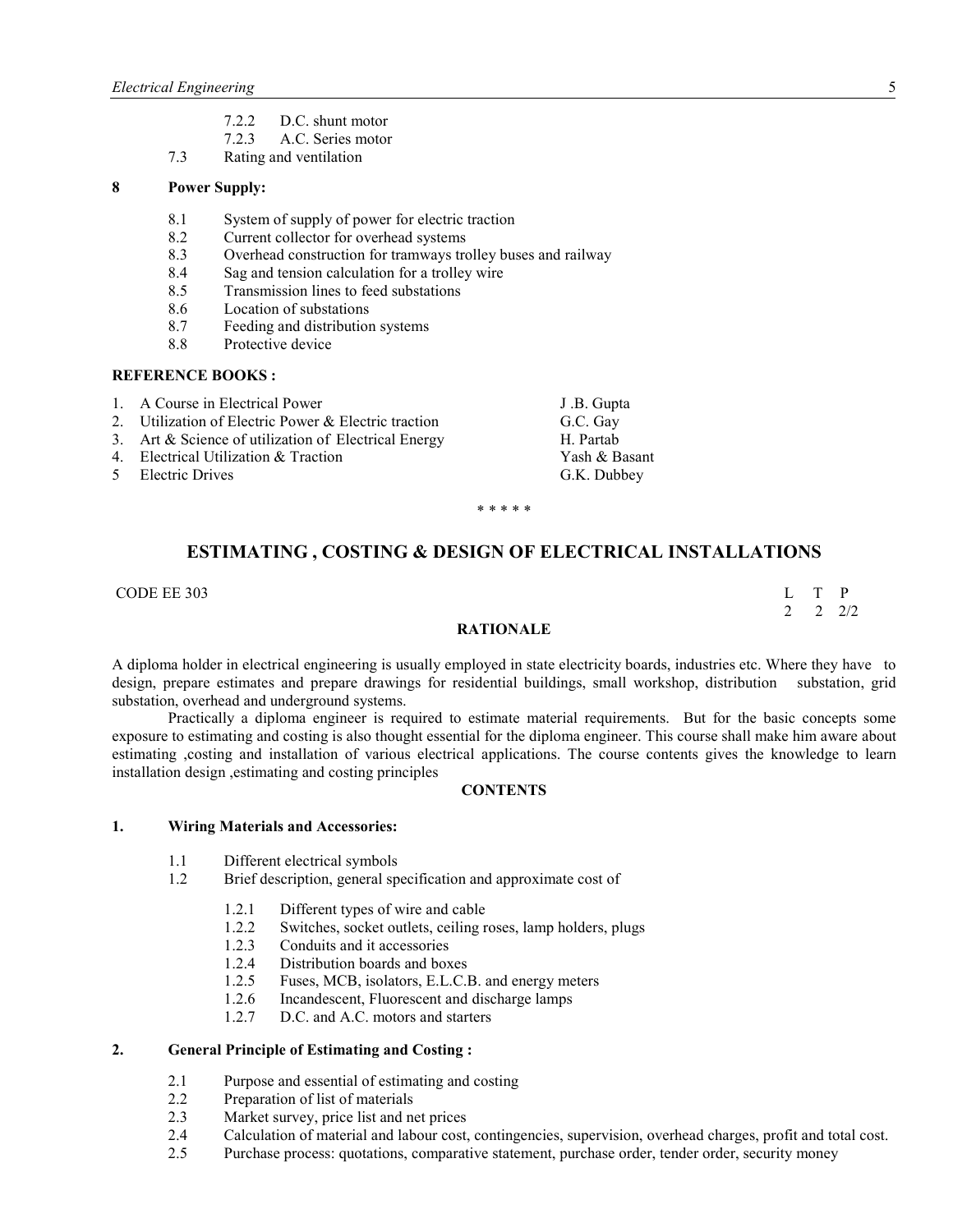## **3. Earthing :**

- 3.1 Need of earthing
- 3.2 Pipe and plate earthing<br>3.3 Schedule of material and
- Schedule of material and accessories, costing and estimates.

## **4. Service Connection:**

- 4.1 General rules and regulation
- 4.2 Overhead and underground service connection<br>4.3 Schedule of material and accessories for single
- Schedule of material and accessories for single phase and three-phase service connection
- 4.4 Costing of material and work

## **5. Plan Estimation of 1-**φ **and 3-**φ **Electrical load :**

- 5.1 Installation plan
- 5.2 Single line-wiring diagram<br>5.3 Calculation of conductor six
- Calculation of conductor size
- 5.4 Design for main switch boards and distribution board
- 5.5 Calculation of number of circuits
- 5.6 List of material required for following and preparation of estimate, calculation of material cost using PWD B.S.R.
	- 5.6.1 Single storey & Multi storey building
	- 5.6.2 Small workshop
	- 5.6.3 Agricultural pump
	- 5.6.4 Institution or office building

## **6. Design of Distribution Lines :**

- 6.1 Design and estimate the material required for the following with specifications  $6.1.1$  L.T. Overhead distribution line
	- 6.1.1 L.T. Overhead distribution line<br>6.1.2 H.T. Overhead distribution line
	- H.T. Overhead distribution line.

# **7. Sub Station :**

- 7.1 Classification of substations
	- 7.1.1 Indoor and Outdoor substation
	- 7.1.2 Pole mounted substation
	- 7.1.3 Platform type substation
	- 7.1.4 Industrial substation
- 7.2 Selection of site for distribution substation<br>7.3 Estimation of material required for distribu
- Estimation of material required for distribution substation

## **8 Description and Layout of Grid Substation 33/11 and 220/132 KV :**

- 8.1 Selection of site
- 8.2 Equipment used in G.S.S. with specification<br>8.3 Single line diagram
- Single line diagram
- 8.4 Estimate and costing of material required
- 8.5 G.S.S. Earthing

## **9. Design of a Distribution Scheme for a Small Colony :**

- 9.1 Load survey
- 9.2 Load curves<br>9.3 Rating of sul
- Rating of sub-station transformer
- 9.4 Conductor size
- 9.5 Arrangement of street lighting<br>9.6 Arrangement of conductors on
- 9.6 Arrangement of conductors on poles
- 9.7 Plan of distribution route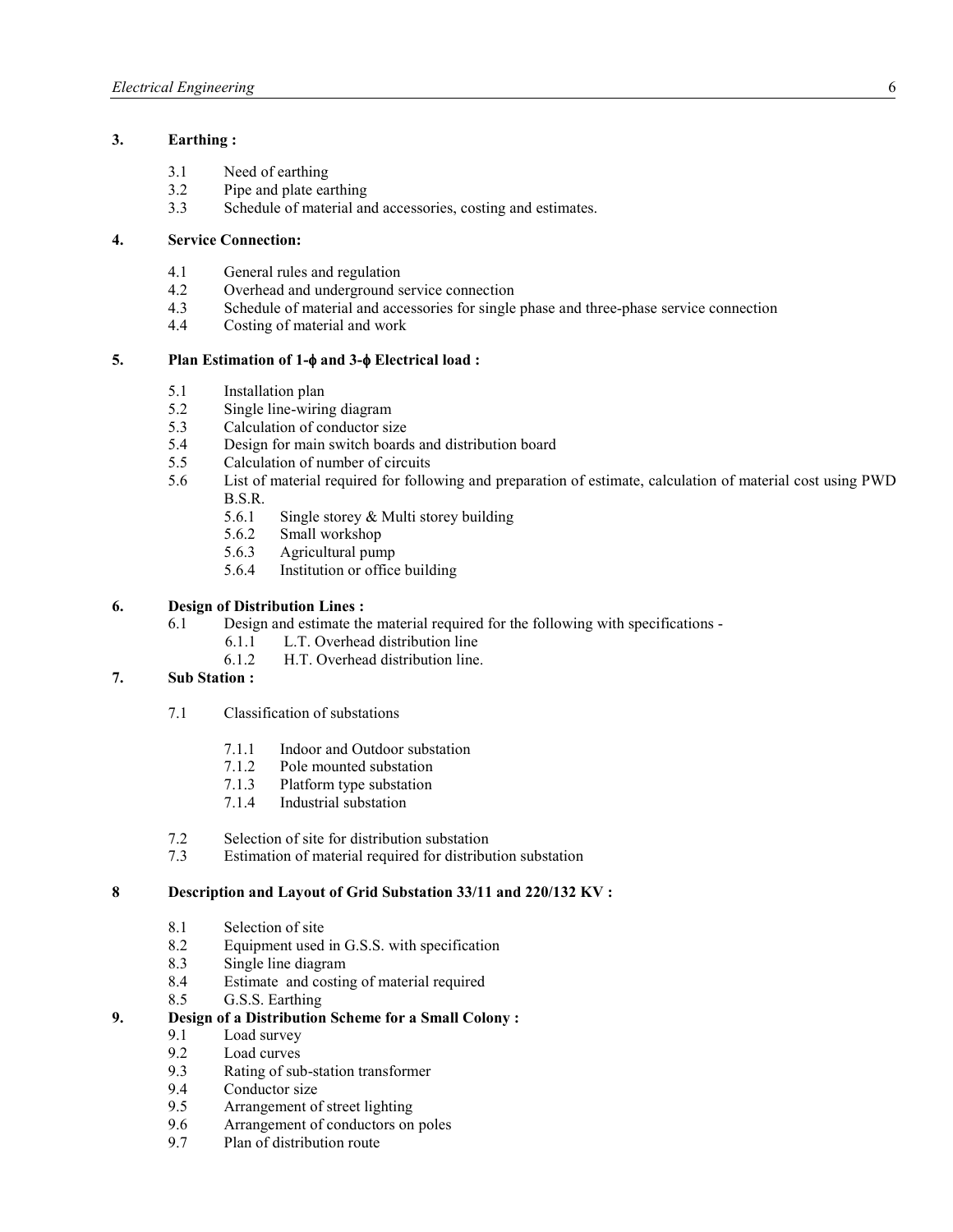## **PRACTICALS**

## **1. Design and estimate the material of electrical installation for the following (by conventional method).**

- 1.1 Residential building up to 40 points
- 1.2 Office building up to 30 points<br>1.3 Community hall up to 40 points
- 1.3 Community hall up to 40 points<br>1.4 Small workshop up to 10 light points
- 1.4 Small workshop up to 10 light points and 5 power points 1.5 Motor pump set
- Motor pump set

#### **2. Preparation of schedule of material and estimate for the following using PWD B.S.R.**

- 2.1 Residential building up to 40 points<br>2.2 Office building up to 30 points
- 2.2 Office building up to 30 points<br>2.3 Community hall up to 40 points
- Community hall up to 40 points
- 2.4 Small workshop up to 10 light points and 5 power points
- 2.5 Motor pump set

#### **3. Design and preparation of schedule of material of estimate for service connection**

- 3.1 1-φ Overhead
- 3.2 3-φ overhead
- 3.3 1-φ underground
- 3.4 3-φ underground

## **4. Design and estimate the list of materials for the following :**

- 4.1 H.T. Overhead distribution main up to 20 Km.
- 4.2 L.T. Overhead distribution main up to 5 Km<br>4.3 Pole mounted substation.
- Pole mounted substation.
- 4.4 Single line diagram of 220/132 KV G.S.S. and 33/11 KV substation
- 4.5 Three line diagram of 33/11 KV substation.<br>4.6 Design of distribution scheme for a small co
- Design of distribution scheme for a small colony including load survey, load charts, load curves etc.
- 4.7 Idea of method used in RSEB to calculate the voltage regulation of LT line.
- 4.8 G.S.S. Earthing.

#### **REFERE CE BOOKS :**

| 1. | Electrical Estimating $& Costing$        | S.L.Uppal           |
|----|------------------------------------------|---------------------|
|    | 2. Electrical Estimating & Costing       | J.B.Gupta           |
|    | 3. Installation, Design & Drawing        | J.B. Gupta          |
|    | 4. Electrical Engg. Drawing              | Surject Singh       |
| 5  | <b>Electrical Estimating and Costing</b> | <b>TTTI</b> Madras  |
|    | 6. Electrical Estimating and Costing     | M.F. Buereslui      |
|    | 7. Electrical Estimating and Costing     | Raina, Bhattacharya |
|    |                                          |                     |

\* \* \* \* \*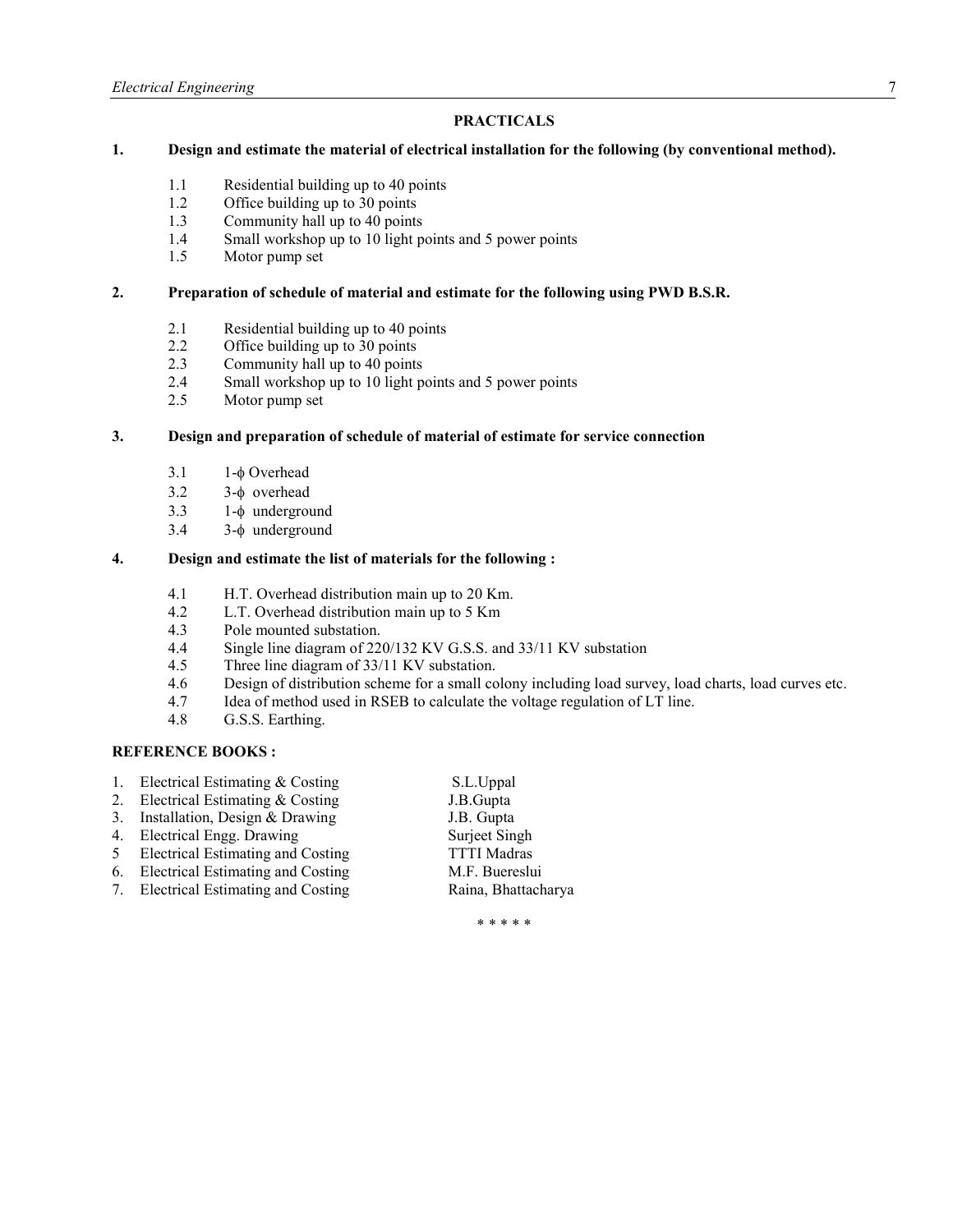# **ELECTRICAL DESIGN AND DRAWING**

CODE EE 304 L T P

# 2 1 2

## **RATIO ALE**

 Design aspect for diploma engineers is not much as compared to drawing and estimating. Practically an Engineer is required to estimate material requirements. But for the basic concepts some exposure to design aspects is also thought essential for engineers. This course shall make engineers aware about design, drawing and total material requirement for various jobs.

 The contents shall make an Engineer to learn design concepts, draw various circuits of power systems and estimate requirements of materials for electrical works.

## $\overline{CONTENTS}$

#### **1. Transformer Design :**

- 1.1 Single phase and three-phase core type distribution transformer
- 1.2 Single phase shell type transformer
- 1.3 Output equation
- 1.4 Main dimension of frame
- 1.5 Core design and winding design

## **2. Design of Winding :**

- 2.1 Definition of
	- 2.1.1 Single and double layer winding
	- 2.1.2 Full pitch and short pitch winding<br>2.1.3 Integral and fractional winding
	- Integral and fractional winding
- 2.2 Developed winding diagrams of single phase and three-phase induction motors
- 2.3 Developed winding diagrams of alternators

#### **3. D.C. Machine Design :**

- 3.1 Choice of specific magnetic and specific electric loading<br>3.2 Output equation (Armature Design)
- Output equation (Armature Design)
- 3.3 Calculation of main dimensions
- 3.4 Output coefficients<br>3.5 Choice of number of
- Choice of number of poles
- 3.6 Design of shunt field winding

## **4. 3-Phase Induction Motor Design :**

- 4.1 Choice of specific magnetic and specific electric loading<br>4.2 Output equations
- Output equations
- 4.3 Calculation of main dimensions
- 4.4 Relation between D and L<br>4.5 Effect of length of air gap
- Effect of length of air gap on motor performance
- 4.6 Calculation of no load current

#### **5. Simple Alarm and Signal Circuits :**

Using contactors, designing and drawing schematic and wiring diagrams of alarm and signal circuits. Circuits should involve use of switches, push buttons, bells, indicating light which are used in offices, hospitals, hotels and buses etc.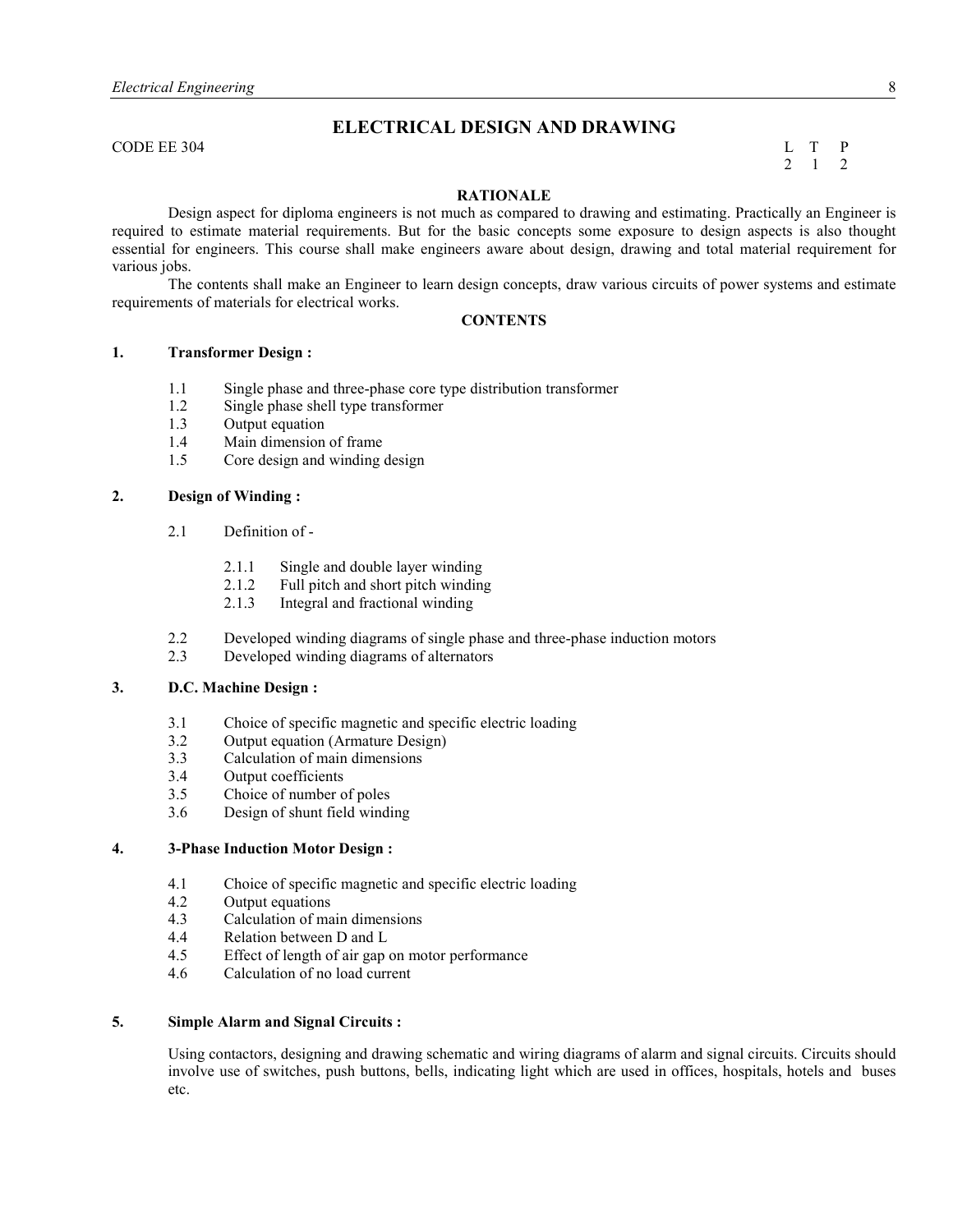## **6. Contactor Control Circuits :**

- 6.1 The circuit should incorporate remote control, interlocking, time delay, sequential operation, overload short circuit and no-load protection applicable to -
	- 6.1.1 D.O.L starter<br>6.1.2 Star-Delta sta
	- Star-Delta starter
	- 6.1.3 Rotor resistance and reversing starters.
- 6.2 Contactor control schematic and wring diagram for speed reversing of motors.
- 6.3 Contactor control schematic and wring diagram for fast and slow speeds of motors.
- 6.4 Contactor control schematic and wiring diagram of sequential operation of motors.<br>6.5 Control of pump motor with water level indicators.
- Control of pump motor with water level indicators.

## **7. Panel Wiring Diagram : Panel wiring diagram for the following with usual protective devices and showing the various equipment with suitable ranges -**

- 7.1 Synchronization and parallel operation of 3-phase alternators
- 7.2 A.C. 3-phase squirrel cage induction motor.<br>7.3 A.C. 3-phase slip ring induction motor.
- A.C. 3-phase slip ring induction motor.
- 7.4 Parallel operation of three phase transformers
- 7.5 D.C. compound generator<br>7.6 Parallel operation of D.C.
- Parallel operation of D.C. compound generators

#### **PRACTICALS**

#### **Preparation of drawing sheets for the following.**

| 1. | Electrical symbols as per I.S.                                   | 1 Sheet  |  |  |
|----|------------------------------------------------------------------|----------|--|--|
| 2. | Preparation of sectional plan, elevation and view of transformer |          |  |  |
|    | Single-phase core and shell type<br>2.1                          | 1 Sheet  |  |  |
|    | Three-phase core and shell type<br>2.2                           | 1 Sheet  |  |  |
| 3. | Alarm circuits.                                                  | 3 Sheets |  |  |
| 4. | Contactor circuits.                                              | 3 Sheets |  |  |
| 5. | Developed winding diagrams.                                      | 4 Sheets |  |  |
| 6. | Panel wiring diagram.                                            | 3 Sheets |  |  |

#### **REFERE CE BOOKS :**

|    | 1. Electrical Design,           | K.B. Raina,       |
|----|---------------------------------|-------------------|
|    | <b>Estimating and Costing</b>   | S.K. Bhattacharya |
|    | 2. Electrical M/C Design        | A.K. Shawney      |
| 3. | Electrical Drawing and Design   | Jaggi             |
|    | 4. Electrical M/C Design        | V.N. Mittal       |
|    | 5. Electrical Engg. Drawing     | Surjit singh      |
|    | 6. Electrical Engg. Drawing     | J.B.Gupta         |
|    | 7. Handbook of Electrical Engg. | S.L. Bhatia       |
|    |                                 |                   |

\*\*\*\*\*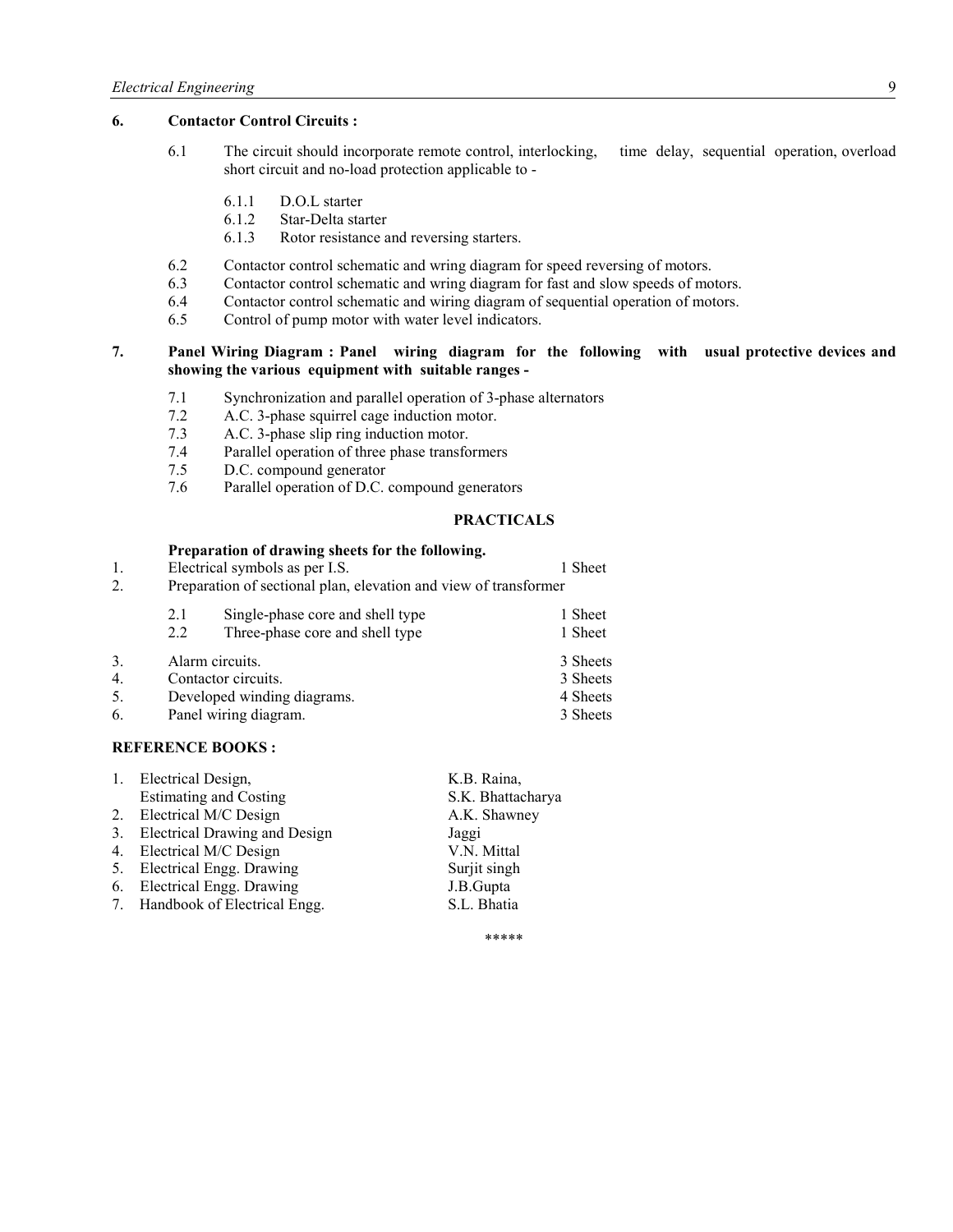# **FU DAME TALS OF CO TROL SYSTEM**

CODE EE 305 L T P

 $2 \quad 1 \quad -$ 

## **RATIO ALE**

 This course aims at imparting the basic concept of control systems. Now a days automated industries are growing at a fast speed. A diploma holder must have knowledge of control procedure. After studying this course the students will be capable of implementation of these principles in process industries as well as engineering industries.

## $\overline{CONTENTS}$

#### **1. Control System:**

- 1.1 Basic definition<br>1.2 Open loop and C
- Open loop and Closed loop systems
- 1.3 Transfer function
- 1.4 Transfer function of different R- C networks<br>1.5 Block diagram and its reduction technique
- 1.5 Block diagram and its reduction technique
- 1.6 Signal flow graph and Mason's gain formula

#### **2. Control System Components :**

- 2.1 D.C. Servo motor<br>2.2 A.C. Servo motor
- A.C. Servo motor
- 2.3 Synchro pair
- 2.4 Tachogenerator

#### **3. Time Domain Analysis :**

- 3.1 Various test signals used in control system (step, impulse, ramp, parabolic)
- 3.2 Impulse response
- 3.3 First order and second order system<br>3.4 Time domain specifications
- Time domain specifications
- 3.5 Step response of first order and second order system
- 3.6 Stability analysis of control system
	- 3.6.1 Absolute satiability
	- 3.6.2 Marginal satiability
	- 3.6.3 Relative satiability
	- 3.6.4 Asymptotic satiability
- 3.7 Routh's stability criterion
	- 3.7.1 Formation of Routh array
	- 3.7.2 Difficulties in formation of Routh array and their remedies
	- 3.7.3 Determination of gain K
- 3.8 Static and dynamic error coefficients

#### **4. Frequency Response :**

- 4.1 Frequency domains analysis
- 4.2 Frequency domain specifications
- 4.3 Gain margin and phase margin
- 4.4 Polar plots
- 4.5 Bode plot
- 4.6 Nyquist stability criterion
- 4.7 Stability analysis using Nyquist plot and Bode plot
- 4.8 M & N circle
- **5. Root Locus :**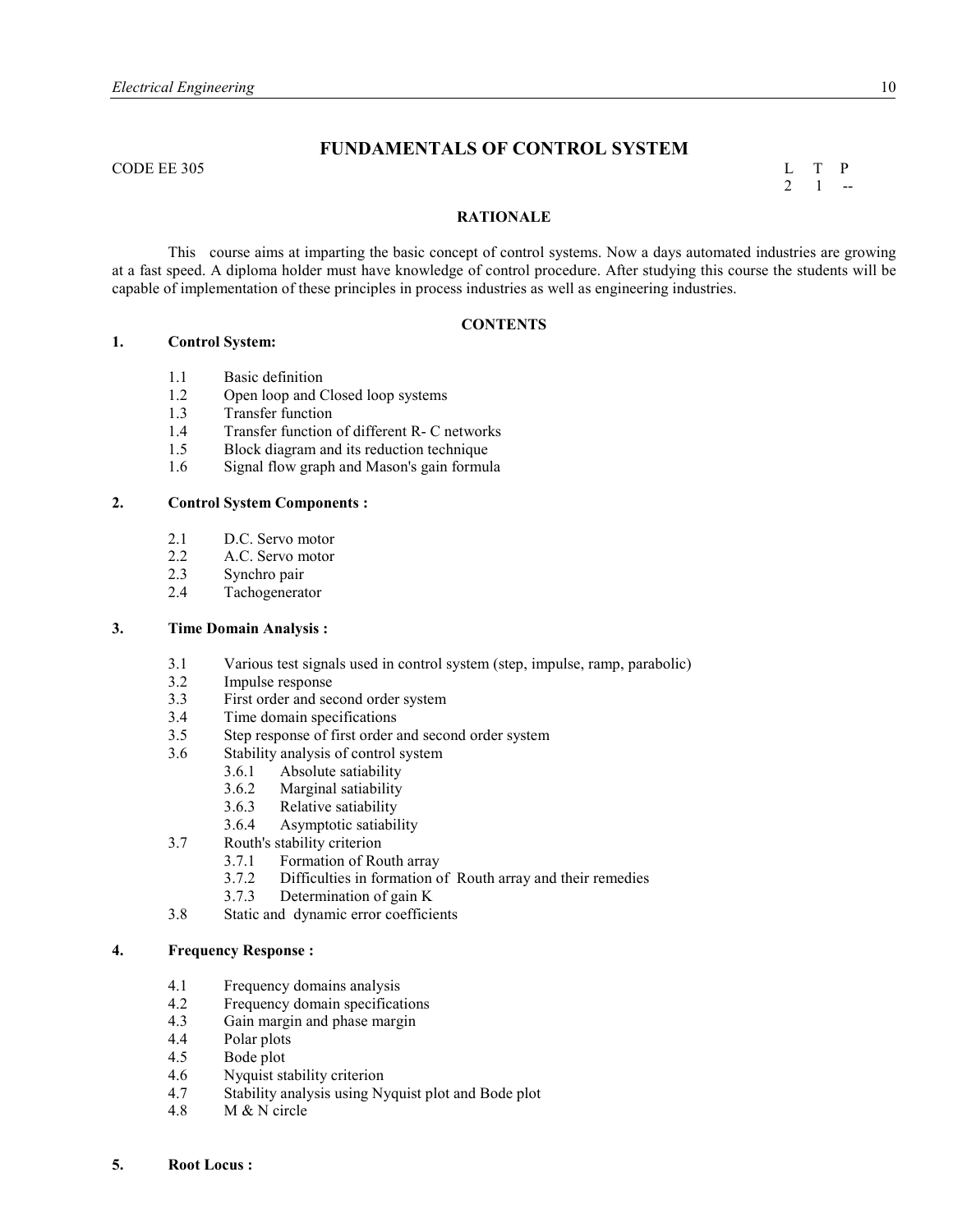- 5.1 Introduction
- 5.2 Rules for constructing root loci
- 5.3 Root locus plots<br>5.4 Effect of Zeros a
- 5.4 Effect of Zeros and Poles on root locus

#### **REFERE CE BOOKS :**

- 1. Control System Engg. Nagrath & Kothari<br>
2. Control System B.C. Kuo
- 2. Control System
- 3. Control System Engg. Ogata
- 4. Automatic Control System Hassan Saeed

\*\*\*\*\*

# $\mathbf{E}\mathbf{L}\mathbf{E}\mathbf{C}\mathbf{T}\mathbf{R}\mathbf{I}\mathbf{C}\mathbf{A}\mathbf{L}\ \mathbf{M}\mathbf{A}\mathbf{C}\mathbf{H}\mathbf{I}\mathbf{N}\mathbf{E}\mathbf{S}$  -  $\mathbf{H}$

CODE EE 306 L T P

2 1 2

#### **RATIO ALE**

 An electrical engineer is supposed to handle electrical machines wherever he may work. The requirement and knowledge of electrical machines, such as AC generators, AC motors is quite large. It is expected that an engineer will install, commission, operate, maintain and if required shall test these machines.

 The course contents give full knowledge to learn operating principles, performance and testing of various types of electrical machines. The expected achievement shall make an engineer fully competent to handle any problem related with electrical machines.

#### **CO TE TS**

#### **1. Induction Motor:**

- 1.1 Production of rotating magnetic field by two phase and three-phase supply
- 1.2 Construction of slip ring and squirrel cage motors<br>1.3 Principle of operation
- Principle of operation
- 1.4 Slip
- 1.5 Torque Production
	- 1.5.1 Gross torque and shaft torque
	- 1.5.2 Starting torque
	- 1.5.3 Maximum torque
	- 1.5.4 Full load torque
	- 1.5.5 Relation between starting, maximum and full load torque
- 1.6 Torque-slip characteristics & effect of rotor resistance
- 1.7 Power stages and efficiency
- 1.8 Equivalent circuit: approximate and exact
- 1.9 Phasor diagram
- 1.10 No-load and blocked rotor tests
- 1.11 Circle diagram
- 1.12 Methods of starting
- 1.13 Speed control of induction motors
	- 1.13.1 Rotor resistance control
	- 1.13.2 Stator voltage control
	- 1.13.3 Frequency control
	- 1.13.4 Pole changing method
	- 1.13.5 Cascade control
- 1.14 Cogging and crawling
- 1.15 Double cage induction motor, characteristic, applications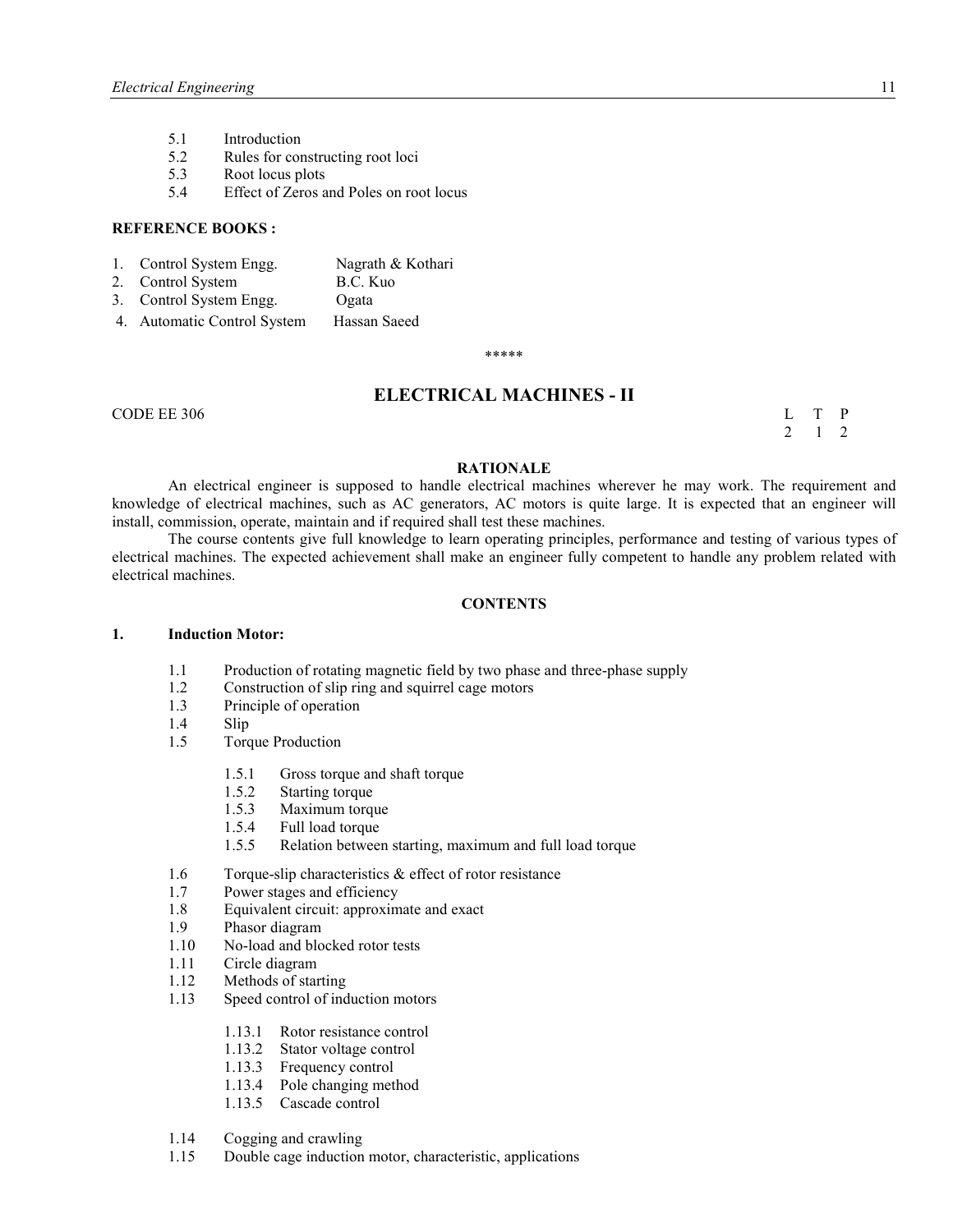1.16 Industrial applications

## **2. Single Phase Induction Motor :**

- 2.1 Double revolving field theory and cross-filed theory<br>2.2 Construction, working principle and characteristics of
- 2.2 Construction, working principle and characteristics of following motors
	- 2.2.1 Resistance start
	- 2.2.2 Capacitor start & induction run
	- 2.2.3 Capacitor start & capacitor run
	- 2.2.4 Shaded pole motor
- 2.3 Industrial applications

## **3. Alternators :**

- 3.1 Constructional features
- 3.2 Principle of operation<br>3.3 Winding factors
- 3.3 Winding factors<br>3.4 EMF equation
- EMF equation
- 3.5 Idea of leakage reactance (cylindrical rotor) and armature reaction
- 3.6 Synchronous reactance synchronous impedance
- 3.7 Phasor diagram at different power factors (cylindrical rotor)
- 3.8 Voltage regulation
- 3.9 Open circuit and short circuit tests
- 3.10 Calculation of voltage regulation by synchronous impedance and m.m.f methods
- 3.11 Parallel operation of three phase alternators
- 3.12 Effect of variation in excitation and prime mover power on the performance of parallel connected alternators

## **4. Synchronous Motors :**

- 4.1 Construction and principle of operation
- 4.2 Phasor diagram at no load and on load (cylindrical rotor)
- 4.3 Power equation
- 4.4 Power angle characteristics
- 4.5 V curves and inverted V- curves
- 4.6 Methods of starting
- 4.7 Synchronous motor operation at
	- 4.7.1 Constant input power and variable excitation
	- 4.7.2 Constant excitation and Variable input power
- 4.8 Synchronous condenser
- 4.9 Comparison of induction motor and synchronous motor
- 4.10 Application of synchronous motor

## **5. Stability Analysis of Synchronous Machines:**

- 5.1 Transient behaviour<br>5.2 Reactance
- 5.2 Reactance<br>5.3 Symmetric
- 5.3 Symmetrical short circuit<br>5.5 Swing equation swing cu
- Swing equation, swing curve, M and H constants
- 5.6 Steady state stability
- 5.7 Transient stability
- 5.8 Equal area criterion of stability
- 5.9 Hunting phenomenon in synchronous machines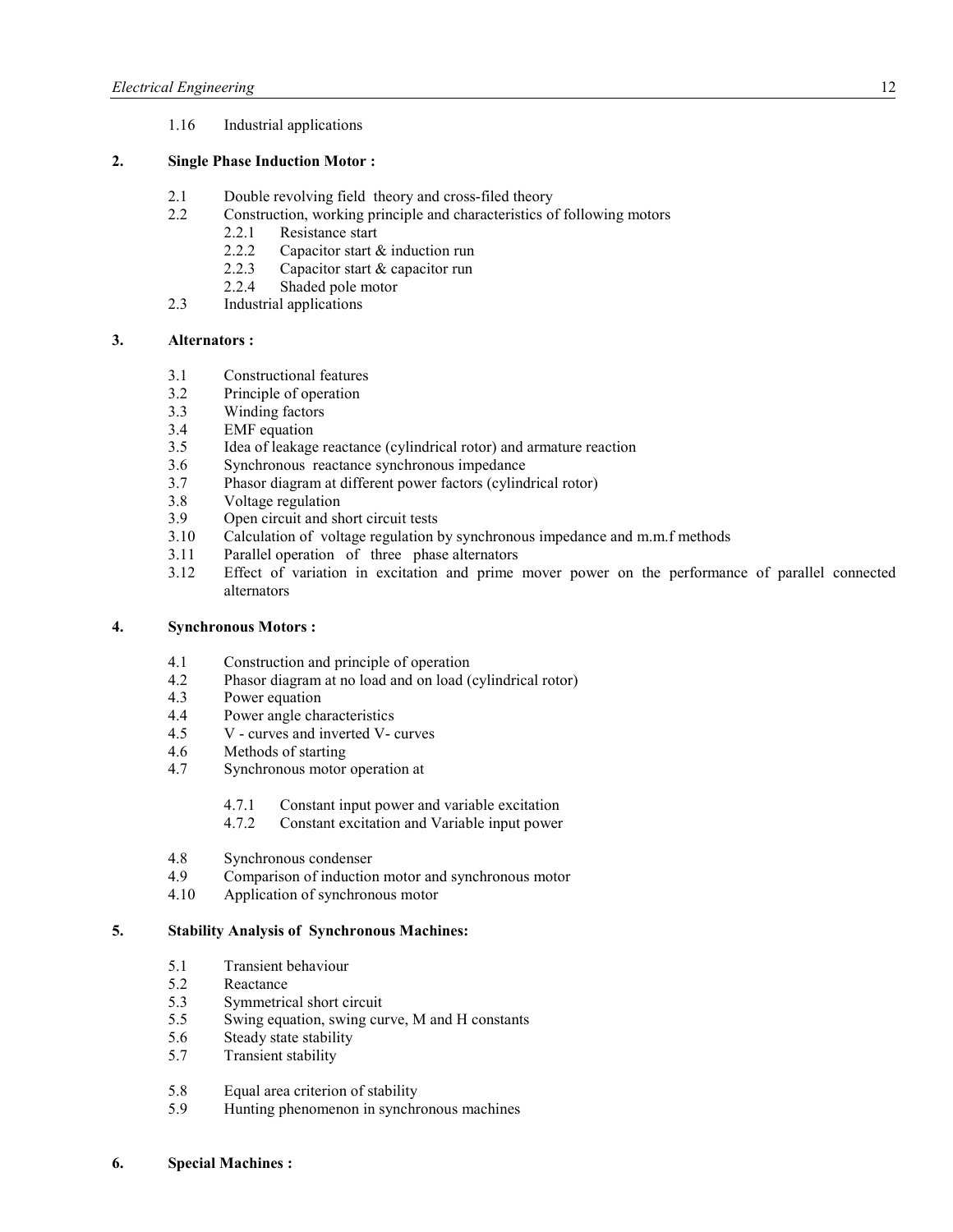- 6.1 Basic principles, operation, characteristics and applications of following motors
	- 6.1.1 Linear induction motor
	- 6.1.2 Stepper motor
	- 6.1.3 A.C. Commutator Motors
	- 6.1.4 Schrage motor
	- 6.1.5 Repulsion motor

#### **PRACTICALS**

- 1. Connecting, starting and reversing the direction of rotation of 3-phase squirrel cage induction motor by using
	- 1.1 D.O.L starter
	- 1.2 Star-Delta starter
- 2. Speed control of 3-phase induction motor by rotor resistance control.
- 3. Speed control of 3-phase induction motor by stator voltage control
- 4. No-load and blocked rotor tests on 3-phase induction motor and plotting of circle diagram.
- 5. Study the various types of single-phase Induction motor with starting and reversing operation.
- 6. Starting of synchronous motor and plotting V-curves.
- 7. Determination of load characteristics of alternator at rated speed.
- 8. Determination of regulation of alternator by direct loading.
- 9 Determination of magnetisation curve of an alternator at rated speed
- 10. O.C and S.C tests on alternator and determination of regulation by synchronous impedance method.
- 11. Synchronisation of alternators.

#### **REFERE CE BOOKS :**

- 1. Electrical Machines I.J. Nagrath
- 2. Electrical Technology B.L.Theraja<br>
3. Electrical Machines<br>
P.S. Bhimbra
- 3. Electrical Machines
- 4. विद्युत इंजीनियरिंग बाद सामान को अप की आर. नागपाल
- 5. Electrical Machines Ashfaq Husain

\* \* \* \* \*

## **POWER SYSTEM - II**

CODE EE 307 L T P  $2 \quad 1 \quad -$ 

#### **RATIO ALE**

 Diploma holders are mostly employed in electricity boards and industries where they are supposed to erect low voltage lines, overhead and underground cables and substation and to erect HV and EHV lines and substation. For doing the above job it is expected that the student are made aware and given practice of the above aspects of lines and substations including safety practices, standardised maintenance schedule, Indian Electricity act and relevant Indian Standards.

 As regards design aspects of lines are concerned he should be aware of the various consideration taken into account for this and not actual design. For this design of simple distribution system is needed. It is not only sufficient to construct, operate and maintain a power system but to run it efficiently. For this an engineer should be made aware of the prevailing practices in electricity board which may result in efficient and economical working of the system.

#### $\overline{CONTENTS}$

#### **1. Transmission and Distribution :**

- 1.1 Need and basic flow diagram of power system
- 1.2 Relative advantages and disadvantages of A.C and D.C transmission
- 1.3 Selection of transmission voltage
- 1.4 Comparison of A.C. 1-phase, A.C. 3-phase 3 wire and A.C. 3-phase 4 wire on the basis of copper volume for overhead and underground cable
- 1.5 Comparison of D.C. 2-wire and D.C. 3-wire system on the basis of copper volume.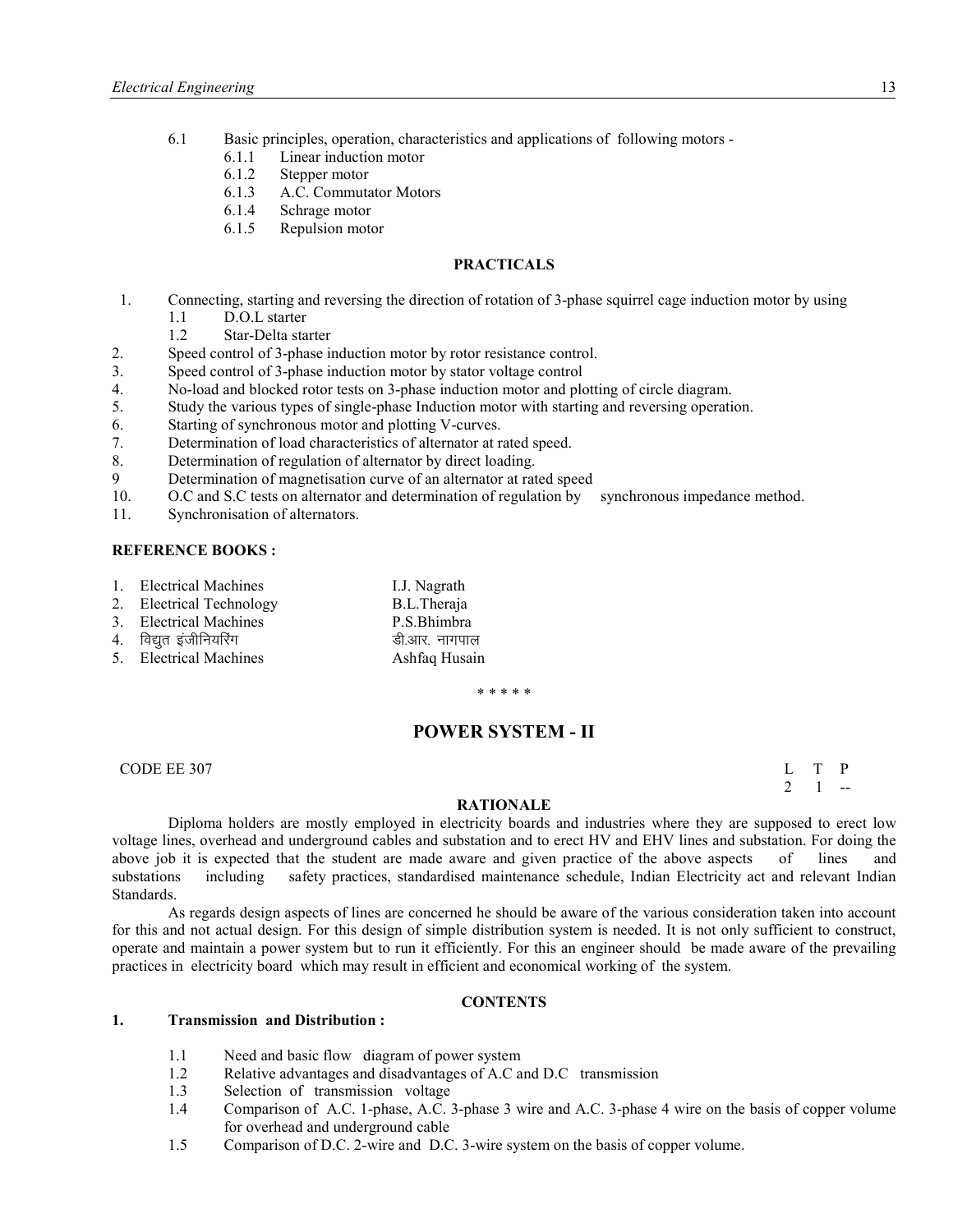## **2. Materials used in Overhead Lines :**

- 2.1 Need, requirement, construction and special feature of line supports
- 2.2 Types of conductors : hollow, stranded and relative merits and demerits 2.3 Selection of size of conductor, general rules used in RSEB for calculation
- 2.3 Selection of size of conductor, general rules used in RSEB for calculation
- 2.4 Types of insulators, their construction and application
- 2.5 Potential distribution over a string of insulators
- 2.6 String efficiency and methods of improving string efficiency

## **3. Mechanical Design :**

- 3.1 Sag and span
- 3.2 Sag calculation in overhead lines with same and different level supports
- 3.3 Effect of wind, ice and temperature on sag
- 3.4 Effect of sag on overhead conductor configuration and their spacing 3.5 Effect of span on sag
- Effect of span on sag
- 3.6 Stringing chart
- 3.7 Transposition of conductors

## **4. Electrical Design:**

- 4.1 Overhead line constants<br>4.2 Classification of lines
- Classification of lines
- 4.3 R, L, C, of over head lines (formula without proof)
- 4.4 Skin and Ferranti effect
- 4.5 Calculation of efficiency and regulation for
	- 4.5.1 Short transmission line
	- 4.5.2 Medium transmission line (T and  $\pi$  methods)<br>4.5.3 Long transmission line (Rigorous method)
	- 4.5.3 Long transmission line (Rigorous method)
- 4.6 Generalized circuit constants of transmission line
	- 4.6.1 Determination of Generalized circuit constants of
		- 4.6.1.1 Short transmission line
		- 4.6.1.2 Medium transmission line (T and  $\pi$  methods)
		- 4.6.1.3 Long transmission line

# **5. D.C. Distribution Systems :**

- 5.1 Layout of distribution system, feeders, distributors and service mains 5.2 Radial distributor
- 5.2 Radial distributor
- 5.3 Ring main distributor and with interconnector
- 5.4 Voltage drop calculation for D.C. distributor for uniform and concentrated loading
	- 5.4.1 Radial distributor fed at one end
	- 5.4.2 Radial distributor fed at both end with equal and unequal voltages
	- 5.4.3 Ring main distributor

## **6. A. C. Distribution Systems :**

- 6.1 Introduction
- 6.2 A. C. distributions calculation ( ring main & radial feeder)
- 6.3 Methods of solving A. C. distributions problem
	- 6.3.1 Power factor referred to receiving end voltage
	- 6.3.2 Power factor to respective load voltage

## **7. Construction of Underground Distribution Lines :**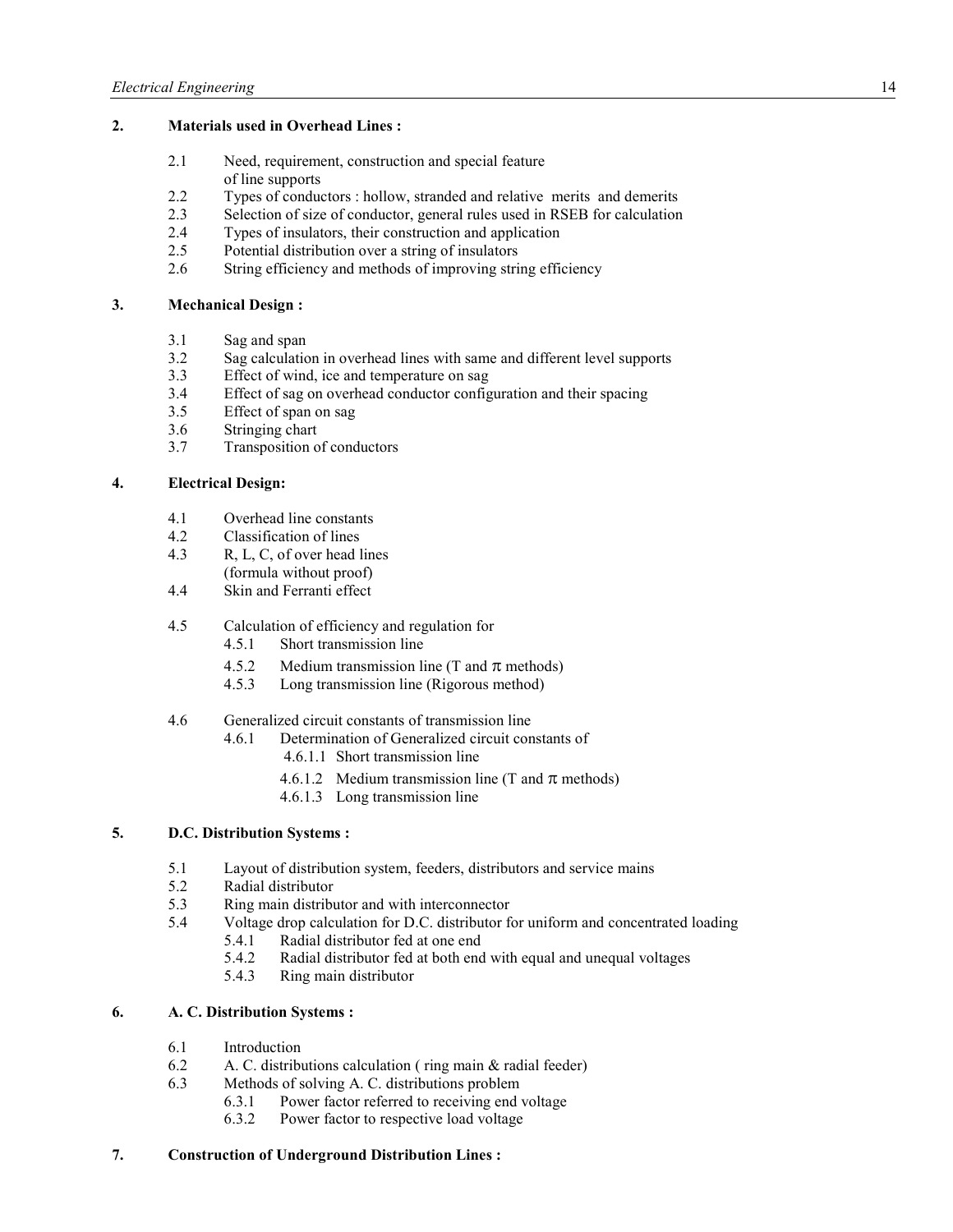- 7.1 Underground cables types, construction
- 7.2 Advantages and disadvantages of underground cable
- 7.3 Selection of LT and HT cables
- 7.4 Laying of underground cables
- 7.5 Cable grading and its analysis

## **8. Construction of Overhead Distribution Lines :**

- 8.1 Survey of LT lines<br>8.2 Planning of constru
- Planning of construction work
- 8.3 Methods of erection of supports
- 8.4 Erection of conductors laying out conductors
- 8.5 Raising and setting of poles, guys, stays
- 8.6 Fixing of insulators and cross arms
- 8.7 Guarding.

#### **REFERE CE BOOKS :**

1. Electrical Power Soni,Gupta & Bhatnager 2. Electrical Power System J.B.Gupta J.B.Gupta J.B.Gupta J.B.Gupta J.B.Gupta J.B.Gupta J.B.Gupta J.B.Gupta J.B.Gupta J.B.Gupta J.B.Gupta J.B.Gupta J.B.Gupta J.B.Gupta J.B.Gupta J.B.Gupta J.B.Gupta J.B.Gupta J.B.Gupta J.B.G 3. Power System 4. Transmission & Distribution of Electrical Power Raina & Bhattacharya 5. Electrical Power S.L. Uppal  $6.$  विद्युत शक्ति सामापाल करने के लिए क्या करने के लिए क्या क्या करने के लिए क्या क्या क्या करने के लिए क्या क

\* \* \* \* \*

## **POWER SYSTEM - III**

 $\Box$  CODE EE 308 L T P

 $2 \quad 1 \quad -$ 

#### **RATIO ALE**

 A diploma holder in electrical engineering has to adopt the cheapest and most convenient scheme for generation and transmission of electrical power. The course content gives full knowledge to learn economic aspects of generation, voltage regulation methods in power system and performance of EHV and HVDC transmission.

## $\overline{CONTENTS}$

#### **1. Load and Load Curves :**

- 1.1 Types of load
- 1.2 Variation in demand, chronological load curve
- 1.3 Load duration curve, energy load curve
- 1.4 Load factor, capacity factor, diversity factor, connected load, maximum demand, utilization factor

## **2. Economic Aspects of Generation :**

- 2.1 Factor affecting the cost of generation
- 2.2 Cost reduction by power station inter connection
- 2.3 calculation of cost per unit
- 2.4 Incremental rate of generation and condition for economic loading

#### **3. Tariffs:**

- 3.1 Objectives of tariff
- 3.2 General tariff form and types of tariff
	- 3.2.1 Flat rate
	- 3.2.2 Straight meter rate<br>3.2.3 Block meter rate
	- Block meter rate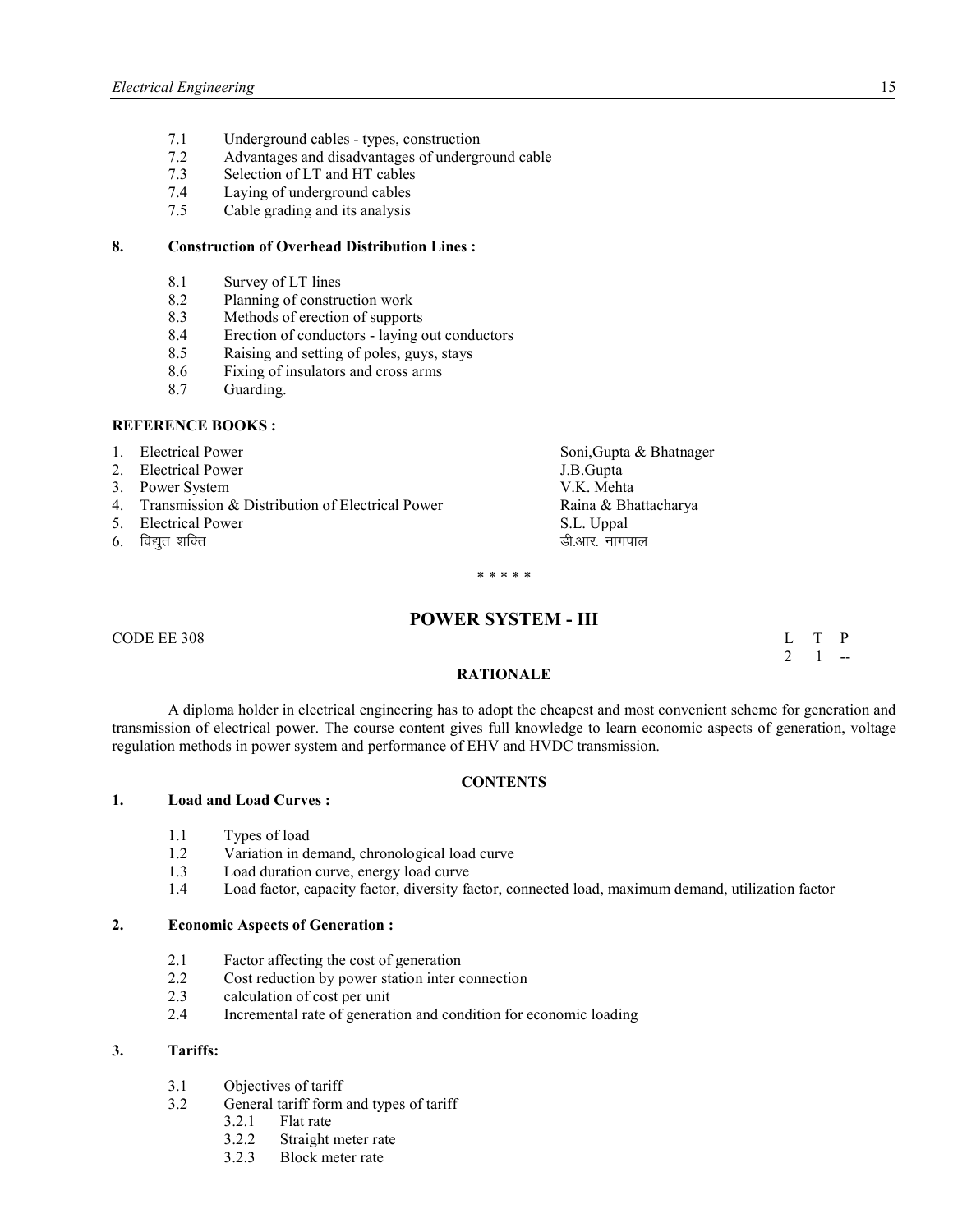- 3.2.4 Hopkinson demand tariff
- 3.2.5 Doherty demand rate
- 3.2.6 Wright demand rate
- 3.3 Present tariff pattern in Rajasthan

# **4. Power Factor Improvement :**

- 4.1 Meaning of power factor
- 4.2 Causes of low power factor<br>4.3 Effects of low power factor
- Effects of low power factor
- 4.4 Advantages of power factor improvement<br>4.5 Methods of nower factor improvement
- Methods of power factor improvement
- 4.6 Location of shunt capacitors

# **5. Combined Operation of Power Stations :**

- 5.1 Types and advantage of interconnection<br>5.2 Base load, neak load and load allocation
- Base load, peak load and load allocation among different power station
- 5.3 Real and reactive power control of turbo alternator
- 5.4 Reactive power requirements during peak and off peak hours

## **6. Control of Voltage and Reactive Power :**

- 6.1 Introduction
- 6.2 Methods of voltage control
- 6.3 Tap changing transformers
	- 6.3.1 Offload tap changing transformer
	- 6.3.2 On load tap changing transformer
- 6.4 Shunt reactors<br>6.5 Shunt capacito
- Shunt capacitors
- 6.6 Series compensation
- 6.7 Location of series capacitors
- 6.8 Protective schemes for series capacitors
- 6.9 Problems associated with series capacitors
- 6.10 Series capacitor versus shunt capacitor
- 6.11 Synchronous phase modifiers
	- 6.11.1 Rating of a phase modifier
- 6.12 Static VAr systems (SVS)
- 6.13 Advantages and applications of SVS

## **7. Extra High Voltages Transmission :**

- 7.1 Introduction
- 7.2 Need for EHV transmission<br>7.3 Use of Bundled conductors
- Use of Bundled conductors
- 7.4 Conductor surface gradients
- 7.5 Environmental aspects in EHV and UHV lines design<br>7.6 Radio noise from EHV lines
- Radio noise from EHV lines

## **8. HVDC Transmission :**

- 8.1 Introduction
- 8.2 Types of DC links<br>8.3 Advantages of DC
- 8.3 Advantages of DC transmission
- 8.4 Converter station equipment
- 8.5 Ground return
- 8.6 Earth electrode, station earth
- 8.7 HVDC systems in India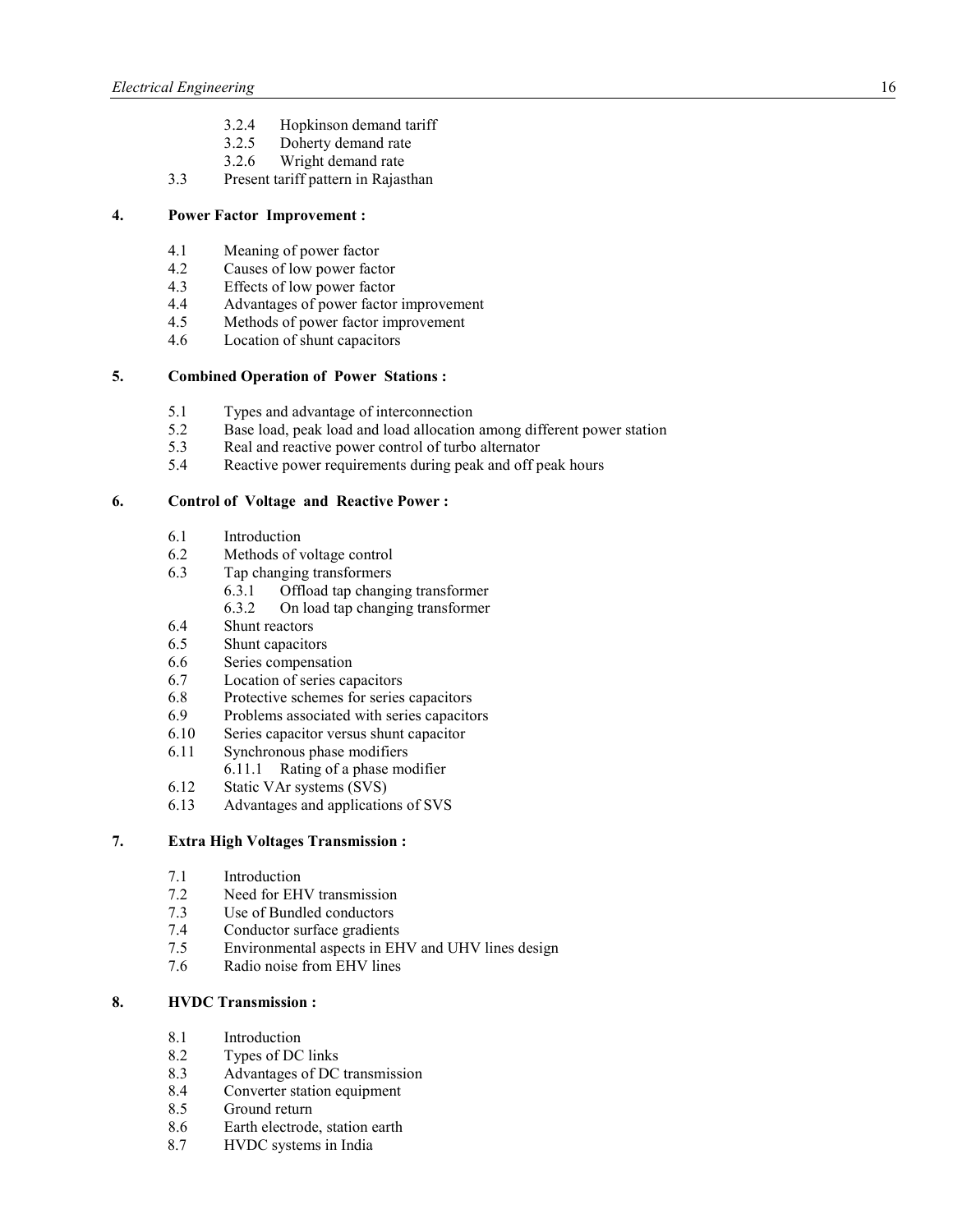## **9. Corona :**

- 9.1 The Phenomenon of Corona
- 9.2 Disruptive critical voltage<br>9.3 Visual critical voltage
- Visual critical voltage
- 9.4 Corona Loss
- 9.5 Factors and conditions affecting corona
- 9.6 Raido interference due to corona
- 9.7 Practical considerations
- 9.8 Corona in Bundled conductor

#### **REFERE CE BOOKS :**

- 1. Generation of Electrical Energy B.R. Gupta
- 2. Power System Design M.V. Despandey
- 3. Electrical Power System Nagrath & Kothari
- 4. Elements of Power system Stevension
- 5. Power System Analysis and Design B.R. Gupta
- 6. Electrical Power Systems Ashfaq Husain

\* \* \* \* \*

# **SWITCHGEAR AND PROTECTION**

CODE EE 309 L T P

# $2 \quad 1 \quad -$

## **RATIO ALE**

The course is designed to develop the understanding of the principles and working of protective switchgears so that one can handle, install and maintain them and also take decisions at his level in different situations.

After undergoing this course the engineer is suitable to work at power station, high voltage lab and sub station etc.

#### **CO TE TS**

#### **1. Faults in Power System :**

- 1.1 Sources of faults
- 1.2 Percentage reactance and base KVA
- 1.3 3-phase short circuits on alternator<br>1.4 Calculations of short-circuit KVA c
- 1.4 Calculations of short-circuit KVA current
- 1.5 Construction of reactors
- 1.6 Limitations of fault current<br>1.7 Location of reactor
- Location of reactor

#### **2. Symmetrical Components :**

- 2.1 Operator 'a'
- 2.2 Determination of sequence components<br>2.3 Sequence impedance and sequence netwo
- Sequence impedance and sequence network
- 2.4 Types of faults at the terminals of unloaded alternator
- 2.5 Determination of fault current

## **3. Fuses :**

- 3.1 Definition of different terms
- 3.2 Selection of fuse materials
- 3.3 Types of fuses<br>3.4 Application of
- Application of H.R.C. fuses
- 3.5 Drop out fuse
- 3.6 Advantage and disadvantage of fuses
- **4. Circuit Breakers :**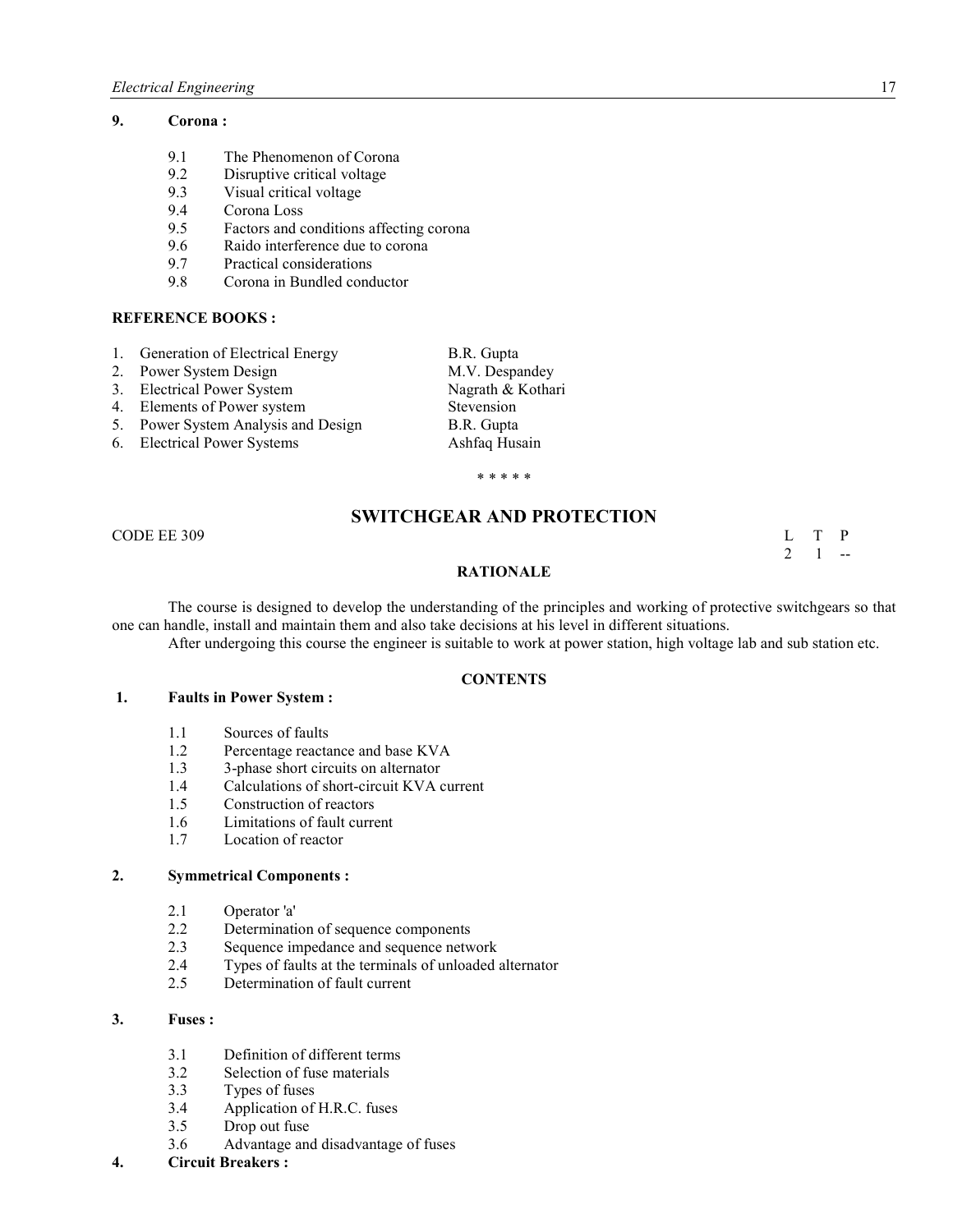- 4.1 Basic construction of circuit breaker
- 4.2 Arc phenomenon<br>4.3 Arc extinction me
- 4.3 Arc extinction methods<br>4.4 Interruption of capacitive
- 4.4 Interruption of capacitive current<br>4.5 Current chopping
- Current chopping
- 4.6 Resistance switching
- 4.7 Construction, working and application of
	- 4.7.1 Oil circuit breaker
		- 4.7.1.1 Bulk oil C.B. 4.7.1.2 Minimum oil C.B.
		-
	- 4.7.2 Air Circuit breaker
	- 4.7.3 Air blast circuit breaker
	- 4.7.4 Vacuum circuit breaker
	- 4.7.5  $SF<sub>6</sub>$  circuit breaker
- 4.8 Ratings of circuit breaker

#### **5. Protection :**

- 5.1 Principle of protection systems<br>5.2 Basic requirement of relays
- Basic requirement of relays
- 5.3 Classification of relays according to construction, uses and operating time
- 5.4 Types o f relays (construction, setting and applications)
	- 5.4.1 Thermal relay<br>5.4.2 Electromagnet
	- Electromagnetic relay
	- 5.4.3 Induction type relay
	- 5.4.4 Differential type relay<br>5.4.5 Distance relay
	- Distance relay
- 5.5 Over current, reverse power and earth leakage protection
- 5.6 Static relays
	- 5.6.1 Basic elements
	- 5.6.2 Applications

#### **6. Protection of Alternator :**

- 6.1 Field failure
- 6.2 Field earth fault
- 6.3 Over current<br>6.4 Phase unbala
- Phase unbalance and insulation protection
- 6.5 Differential and restricted earth fault schemes
- 6.6 Protection against prime mover failure

## **7. Transformer Protection :**

- 7.1 Over current
- 7.2 Earth fault
- 7.3 Differential protection<br>7.4 Buchholz relay
- Buchholz relay
- 7.5 Differential scheme for the protection of generator transformer units.
- **8. Line Protection :**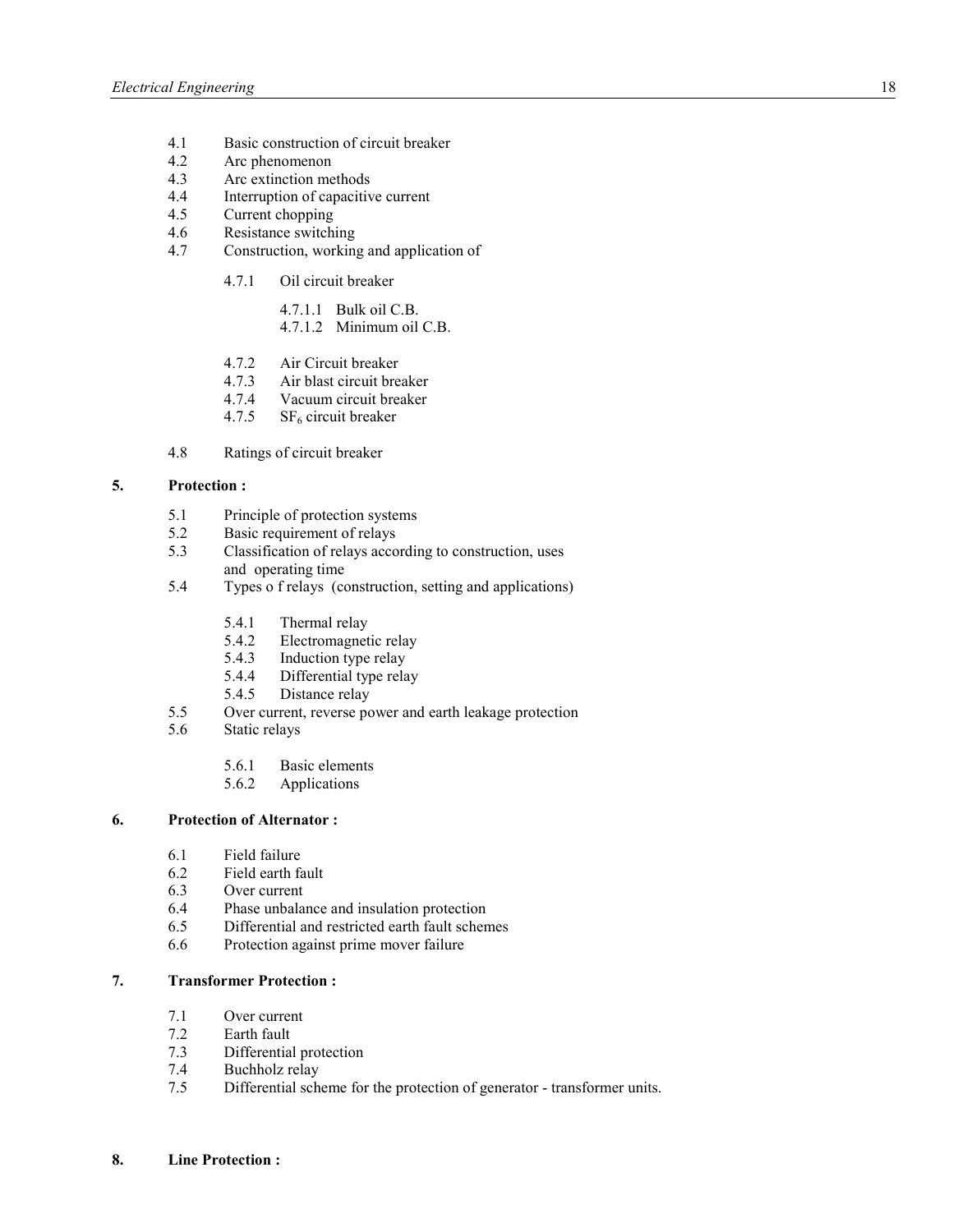- 8.1 Differential pilot wire protection systems
- 8.2 Time graded directional over current and earth fault protection
- 8.3 Elements of distance protection and power line carrier protection

#### **9. Over Voltage Protection :**

- 9.1 Causes of over voltage
- 9.2 Lightning surges<br>9.3 Protection of line
- 9.3 Protection of line against over voltage<br>9.4 Function of ground wire
- Function of ground wire
- 9.5 Horn gap
- 9.6 Lightening arrestors<br>9.7 Insulation coordinati
- 9.7 Insulation coordination

#### **REFERE CE BOOKS :**

- 1. Switchgear & Protection Sunil S.Rao
- 2. A Course in Electrical Power Soni, Gupta & Bhatnagar<br>
3. Switchgear & Protection M. Chander & Ravindranath
- 3. Switchgear  $&$  Protection
- 4. Electrical Power System C.L. Wadhwa.

\* \* \* \* \*

# **ENERGY MANAGEMENT**

CODE EE 310  $\qquad \qquad \text{L} \qquad T \qquad P$ 

# $2 \quad 1 \quad -$

#### **RATIO ALE**

To achieve the target and goals in an organisation it is essential to co-ordinate the entire system. For this purpose a diploma holder should have the knowledge of principles of electrical energy management, auditing and environmental aspects.

#### **CO TE TS**

## **1. Energy Management and Energy Planning :**

- 1.1 Definitions and Significance
- 1.2 Energy Strategy, Energy Policy and Energy Planning
- 1.3 Two Sides of Energy Management
- 1.4 Sectors of Supply Side Energy Management
- 1.5 Objectives of Energy Management
- 1.6 Hierarchical Levels of Sup-- Side Energy Management<br>1.7 Trade-off between Energy and Environment
- Trade-off between Energy and Environment
- 1.8 Finery- and Energy Planning
- 1.9 Energy and Economy<br>1.10 Essential Imperatives
- Essential Imperatives and Steps in Supply Side Energy Planning
- 1.11 Energy Planning Flow for Supply Side
- 1.12 Essential Data for Supply-side Energy Planning<br>1.13 Per Capita Energy Consumption
- Per Capita Energy Consumption
- 1.14 Essential Imperatives and Steps in User Side Energy Planning
- 1.15 Energy Management and Control Systems (EMCs or EMS) for Demand Side<br>1.16 Energy Management in End-User Plant
- 1.16 Energy Management in End-User Plant
- 1.17 Seven Principles of Energy Management
- 1.18 Energy Policy of a Supply Organization and Demand Side Organization<br>1.19 Energy Policy of a Demand Side Organization (Energy Consumer)
- Energy Policy of a Demand Side Organization (Energy Consumer)
- 1.20 Organization for Energy Management

#### **2. Energy and Power Management :**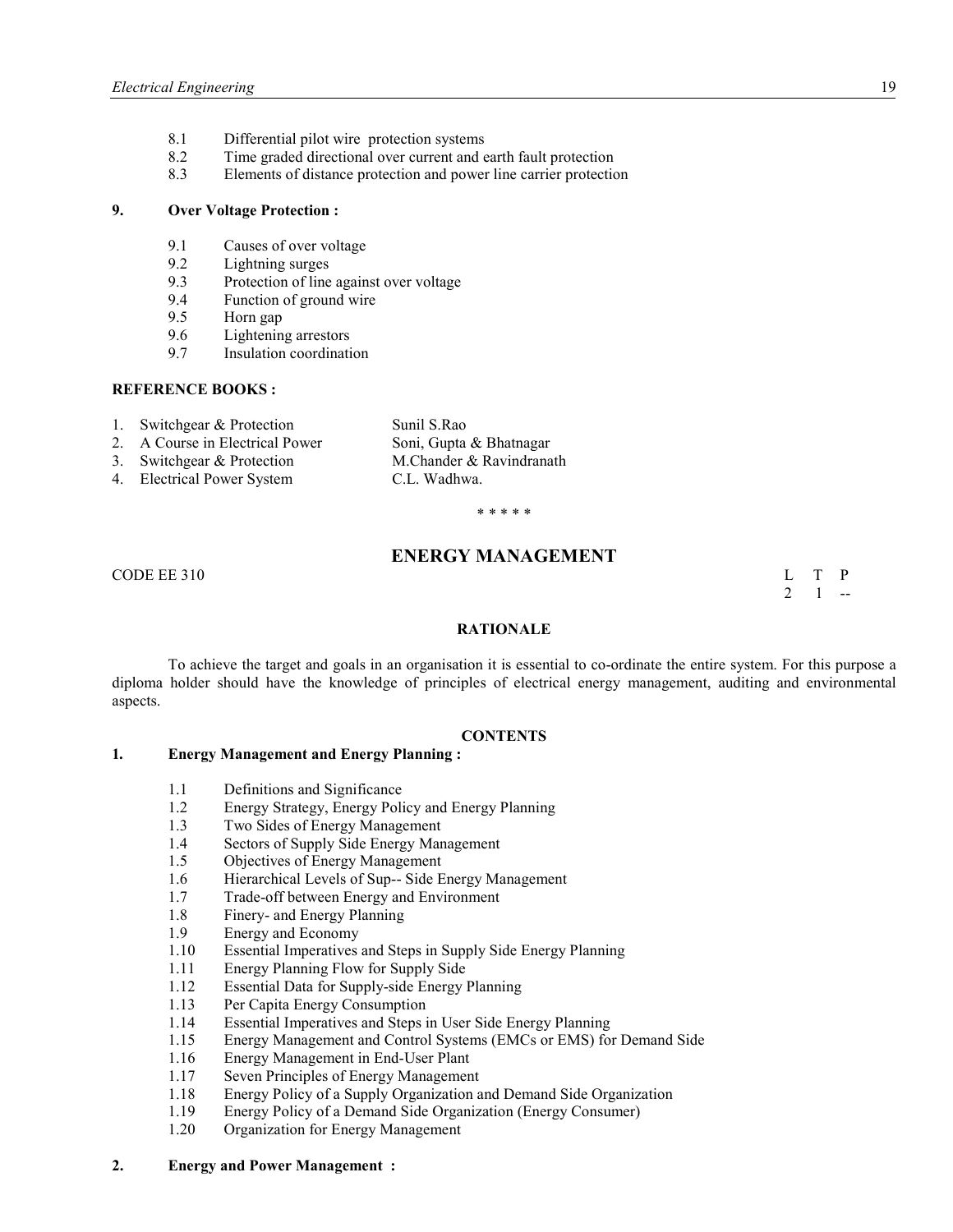- 2.1 Overview of India's Energy and Power Sector
- 2.2 National Energy Strategies of India
- 2.3 Primary Energy Sources for Power Generation and
- 2.4 Electric Power Sector Planning in India<br>2.5 India's Nonconventional, Renewable ari
- 2.5 India's Nonconventional, Renewable arid Alternate Energy Planning
- 2.6 Rural Electrification Programs in India
- 2.7 Economic Reforms in Energy and Power Sector
- 2.8 Energy Consumption Trends in India, Integrated Estimates
- 2.9 Energy Conservation Measures under 9th Five Year Plan
- 2.10 Per Capita Availability of Commercial Energy Resources, Reserve to Production Ratio (R/P)

## **3. Energy Audit :**

- 3.1 Aim of Energy Audit
- 3.2 Energy flow diagram
- 3.3 Strategy of Energy Audit<br>3.4 Comparison with Standar
- 3.4 Comparison with Standards<br>3.5 Energy Management Team
- 3.5 Energy Management Team
- 3.6 Considerations in Implementing Energy Conservation programmes
- 3.7 Periodic progress review
- 3.8 Instruments for energy audit
- 3.9 Energy Audit of illumination system
- 3.10 Energy audit of electrical system
- 3.11 Energy audit of Heating, ventilation and Air conditioning systems
- 3.12 Energy audit of compressed air system
- 3.13 Energy audit of buildings
- 3.14 Energy Audit of steam Generation, Distribution and utilization system
- 3.15 Economic analysis

## **4. Energy Conversation :**

- 4.1 Introduction
- 4.2 Motivation for Energy Conservation
- 4.3 Principles of Energy Conservation
- 4.4 Energy Conservation planning
- 4.5 Energy Conservation in following sectors
	- 4.5.1 Industries
	- 4.5.2 Electrical Generation, Transmission and distribution
	- 4.5.3 Household and commercial sectors
	- 4.5.4 Transport
	- 4.5.5 Agriculture
- 4.6 Energy Conservation Legislation

## **5. Environmental Aspects of Energy and Pollution Control :**

- 5.1 Introduction
- 5.2 Terms and Definitions
- 5.3 Pollution from use of energy<br>5.4 Combustion products of fossi
- 5.4 Combustion products of fossil fuels<br>5.5 Particulate matter
- Particulate matter
- 5.6 Fabric filter and Baghouse<br>5.7 Electro-static precipitator (
- 5.7 Electro-static precipitator (ESP)
- 5.8 Carbon Dioxide
- 5.9 Green house effect and Global arming
- 5.10 Emission of Carbon Monoxide
- 5.11 Pollution by Sulphur dioxide (SO2) and Hydrogen Sulphide H2S
- 5.12 Emission of Nitrogn Oxides
- 5.13 Acide Rains, Acid Snow, Acidic Fog and Dry Acidic Deposits
- 5.14 Acid Fog
- 5.15 Dry Acidic Deposition